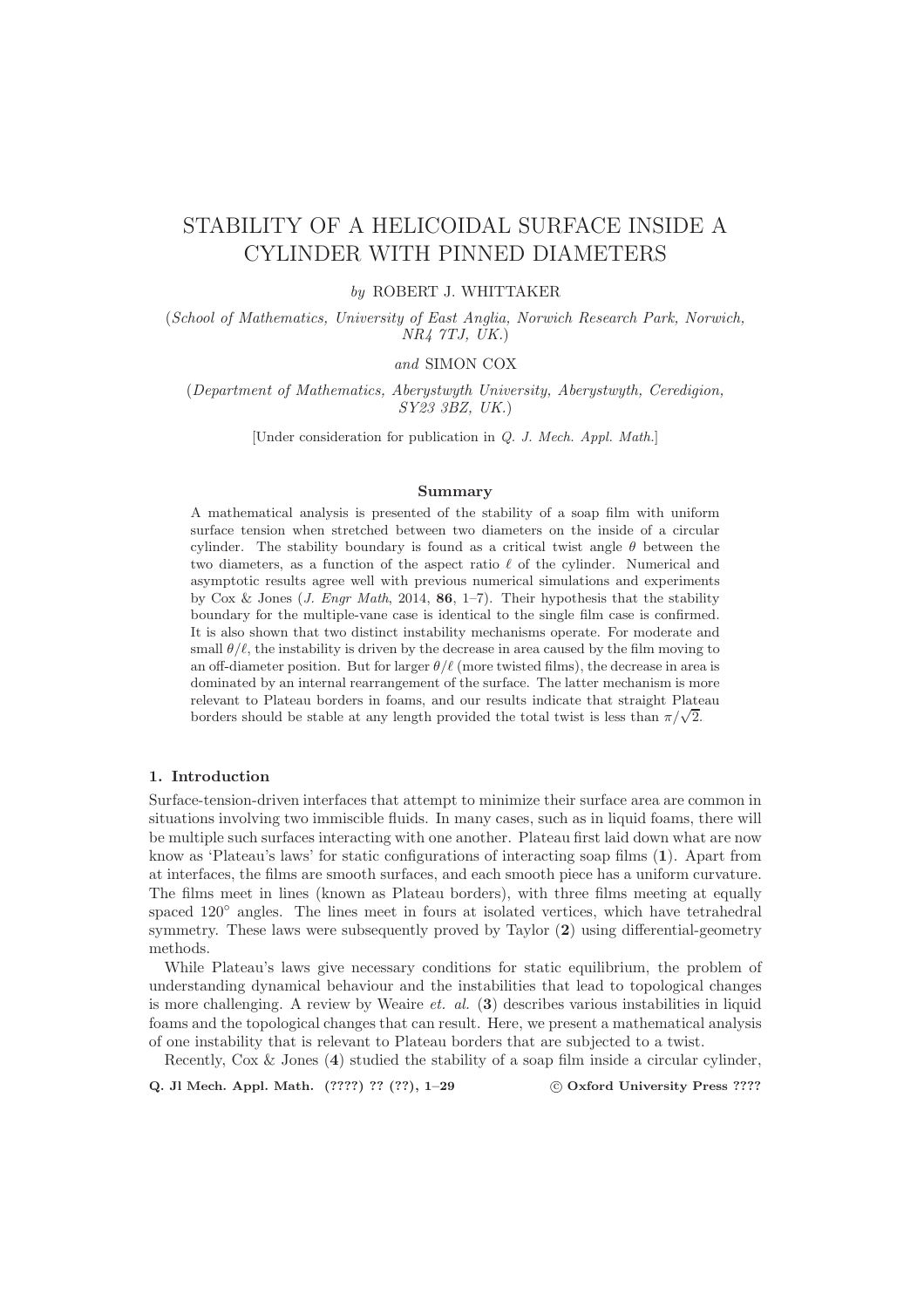

Fig. 1 The Cartesian coordinate system  $(x, y, z)$  and the cylinder of radius R and length H that contains the initial helicoidal surface. In the single-vane case  $(a)$ , the surface is pinned between two diameters at each end with a relative twist  $\theta$ . In the multiple-vane case (b), N vanes (N = 3 is illustrated) are pinned between equally spaced radii at each end, all with the same twist  $\theta$  between the two ends.

by conducting experiments and numerical simulations using Surface Evolver (5). They began by considering an initially helicoidal surface that is pinned between two diameters a distance H apart and twisted by an angle  $\theta$ . The other two edges of the film make contact with the curved wall of the cylinder, which has radius R. See Fig.  $1(a)$ . The area of this helicoidal surface is stationary with respect to small perturbations, but was found to be either stable or unstable depending on the values of  $\theta$  and  $\ell \equiv H/R$ . Experimentally and numerically, Cox & Jones started from (smaller) values of  $\theta$  and  $\ell$  where the surface was stable, and increased one or other variable until the surface became unstable. (The instability typically manifested itself by the film bending axially off the diameter, the two sides along the cylinder wall meeting, and then the film separating into two and collapsing back to a semicircle at each end.)

 $\text{Cox } \&$  Jones (4) went on to consider the case of multiple vanes pinned between equally spaced radii and joined at a central singular line (a Plateau border in the case of three vanes) that initially lay along the axis of the cylinder. See Fig.  $1(b)$ . The stability boundary they obtained in  $\theta-\ell$  space appeared to be the same for both the single and all multiple-vane cases. In addition, they also presented an analytical theory for the stability of a single initially flat film  $(\theta = 0)$  as  $\ell$  is varied.

In this paper, we extend the analytic theory to the case of twisted films. We adopt the same approach as that used by  $Cox \& Jones (4)$ ; namely seeking perturbations that minimize the area with respect to other nearby perturbations. These perturbations will represent the most energetically favourable deformation. At the stability boundary, one such perturbation will have precisely zero change in area from the original surface. For on one side of the boundary, all perturbations must have a strictly larger area, whereas on the other, at least one perturbation must result in a strictly smaller area.

In §2 we set up the mathematical description for the single film case, and obtain the equations that describe an area-minimizing perturbation. We show that the perturbation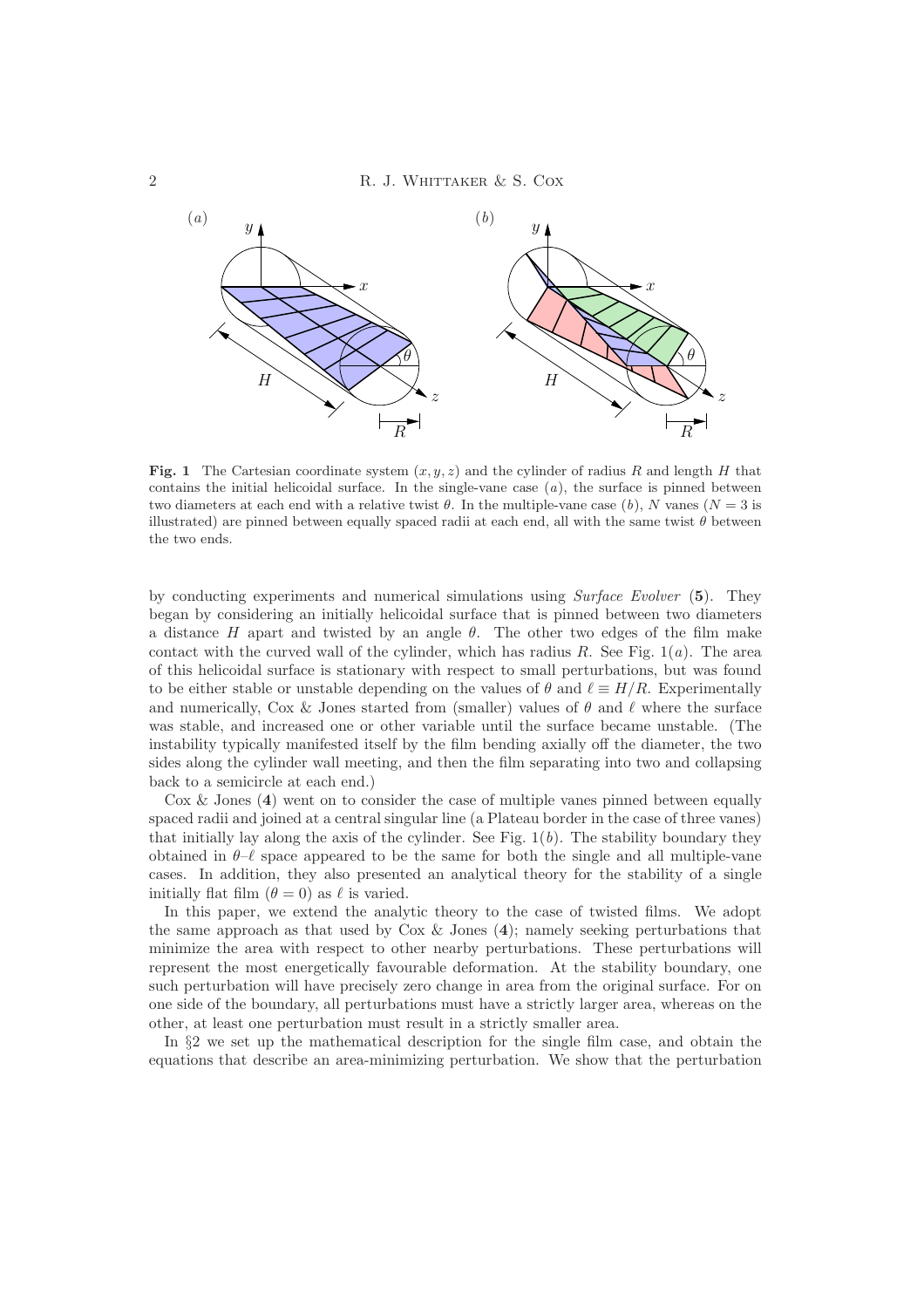can be decomposed into axial Fourier and radial parity modes, and that the area of the perturbed surface can be written as the sum of the area changes due to each of the modes. In §3 we show that the behaviour of the fundamental even mode governs the stability of the film. From the numerical solution of a second-order ODE, we are able to compute the critical mode and the location of the stability boundary.

We also investigate the physical mechanisms that lead to the instability. We find that for moderate twists  $\theta$ , the instability arises due to the perturbed surface being able to reduce its area by moving its contact line with the curved cylindrical walls. For larger  $\theta$  a second mechanism, involving an internal rearrangement of the surface near the axis also operates. For  $\theta > \pi/\sqrt{2}$ , we show that this second mechanism can lead to instability in the absence of area saving by the curved walls.

In §4, we extend our analysis to multiple vanes and show that for any number of vanes, the problem can be reduced to the same equations as for the single-film problem. The problems therefore all have precisely the same stability boundary in  $\theta-\ell$  space. Finally, we present our conclusions in §5.

#### 2. Mathematical Formulation

The soap-film surface is modelled as a deformable membrane with uniform surface tension and no resistance to bending or shearing. It therefore seeks to minimize its total area.

### 2.1 Initial surface and perturbation

We use Cartesian coordinates  $(x, y, z)$ , and consider an initially helicoidal surface bounded by the interior wall of a cylinder at  $x^2 + y^2 = R^2$  and pinned to two diameters at  $z = 0$ and  $z = H$ . The diameter at  $z = H$  is rotated by an angle  $\theta$  about the z axis relative to the diameter at  $z = 0$ , giving the surface a twist as shown in Fig. 1(*a*). Without loss of generality, we take  $R > 0$ ,  $H > 0$  and  $\theta \geq 0$ .

We non-dimensionalize lengths on the cylinder radius R, and define  $\ell = H/R$  as its dimensionless length (or aspect ratio). The initial helicoid surface is then described by specifying the non-dimensional position  $x_0$  of a general point on the surface in terms of two dimensionless coordinates  $\xi \in (-1, 1)$  in the radial direction and  $\eta \in (0, \ell)$  in the axial direction:

$$
\boldsymbol{x}_0(\xi,\eta) = \begin{pmatrix} \xi \cos k\eta \\ \xi \sin k\eta \\ \eta \end{pmatrix}, \qquad (2.1)
$$

where  $k = \theta/\ell$  is the helicity or pitch parameter. See Fig. 2(*a*).

By considering the vector cross product  $(\partial x_0/\partial \xi) \times (\partial x_0/\partial \eta)$ , the unit normal to this surface is found to be

$$
\hat{n} = \frac{1}{\left(1 + k^2 \xi^2\right)^{1/2}} \begin{pmatrix} -\sin k\eta \\ \cos k\eta \\ -k\xi \end{pmatrix} . \tag{2.2}
$$

We then describe a general perturbation to the surface using a small parameter  $\epsilon \ll 1$  and a function  $\zeta(\xi, \eta)$ , such that  $\epsilon \zeta$  is the normal displacement from each point of the original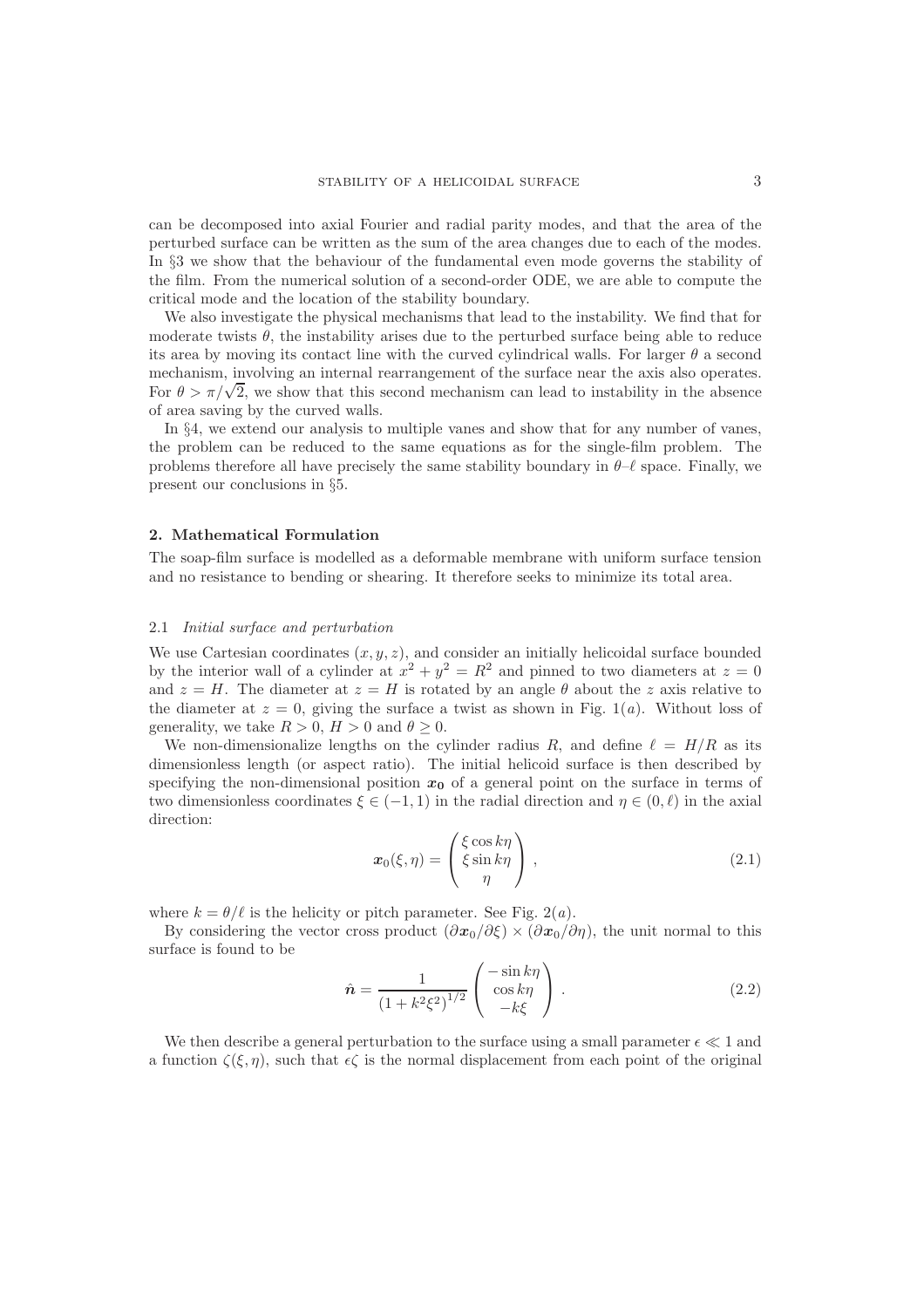

Fig. 2 The geometry and coordinates associated with the initial helicoid surface and its deformations. (a) The initial surface  $x_0(\xi, \eta)$  parameterised by coordinates  $\xi$  and  $\eta$ . The surfaces formed by the normals  $\hat{n}$  at the cylinder walls  $(\xi = \pm 1)$  are also shown, as is a  $\xi - \zeta$  surface generated by normals at a fixed  $\eta$ . (b) The deformations within a  $\xi-\zeta$  surface, showing how the converging cylinder walls cause the range of  $\xi$  to be diminished from  $(-1, 1)$  to  $(\xi-(\eta), \xi+(\eta))$ .

surface. The new surface is thus given parametrically by

$$
\mathbf{x}(\xi,\eta) = \mathbf{x}_0(\xi,\eta) + \epsilon \zeta(\xi,\eta) \hat{\mathbf{n}}(\xi,\eta) \n= \begin{pmatrix} \xi \cos k\eta \\ \xi \sin k\eta \\ \eta \end{pmatrix} + \frac{\epsilon \zeta(\xi,\eta)}{(1 + k^2 \xi^2)^{1/2}} \begin{pmatrix} -\sin k\eta \\ \cos k\eta \\ -k\xi \end{pmatrix} .
$$
\n(2.3)

The pinned diameters at  $z = 0, \ell$  require that we take

$$
\zeta(\xi,0) = \zeta(\xi,\ell) = 0. \tag{2.4}
$$

Owing to the curvature of the cylinder walls, the outer edges of the deformed surface will no longer occur precisely at  $\xi = \pm 1$ . See Fig. 2(b).

# 2.2 Area of the perturbed surface

The area of the perturbed surface is given by

$$
\mathscr{A} = \int_0^\ell \int_{\xi - (\eta)}^{\xi + (\eta)} \mathscr{L}(\xi, \eta; \zeta) \,d\xi \,d\eta , \qquad (2.5)
$$

where  $\xi_{\pm}(\eta)$  are the values of  $\xi$  at which the perturbed surface meets the cylinder wall, and

$$
\mathcal{L} = \left| \frac{\partial x}{\partial \xi} \times \frac{\partial x}{\partial \eta} \right| \tag{2.6}
$$

is the surface area per unit coordinate area.

The lines  $\xi = \xi_{\pm}(\eta)$  where the film meets the cylinder wall are found using

$$
\left(\boldsymbol{x}(\xi_{\pm},\eta)\cdot(1,0,0)^{T}\right)^{2} + \left(\boldsymbol{x}(\xi_{\pm},\eta)\cdot(0,1,0)^{T}\right)^{2} = 1.
$$
 (2.7)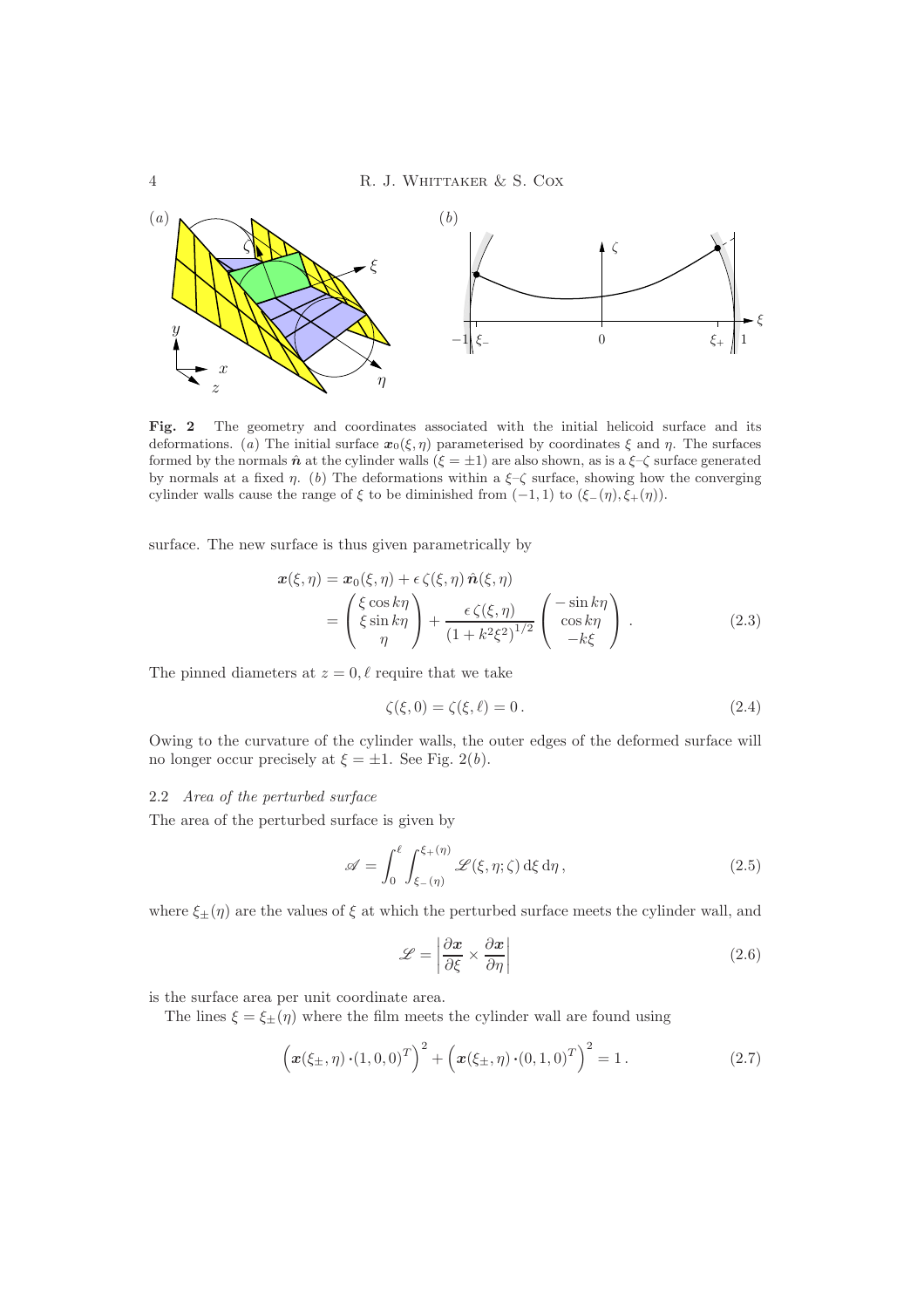Substituting from (2.3) we obtain (without approximation)

$$
\xi_{\pm}^{2} = 1 - \frac{\epsilon^{2} \left[ \zeta(\xi_{\pm}, \eta) \right]^{2}}{1 + k^{2} \xi_{\pm}^{2}}.
$$
\n(2.8)

So  $\xi_{\pm} = \pm 1 + O(\epsilon^2)$ , and thence by expanding the right-hand side of (2.8) in powers of  $\epsilon$ , we obtain

$$
\xi_{\pm} = \pm \left( 1 - \frac{\epsilon^2 \zeta_{\pm}^2}{2(1 + k^2)} \right) + O(\epsilon^4), \tag{2.9}
$$

where  $\zeta_{\pm} = \zeta(\pm 1, \eta)$ .

We evaluate the surface-area metric  $\mathscr L$  from (2.6) using the expression for  $x(\xi, \eta)$  in (2.3). Expanding in powers of  $\epsilon$ , we obtain

$$
\mathcal{L} = \mathcal{L}_0 + \epsilon^2 \mathcal{L}_2 + O(\epsilon^3),\tag{2.10}
$$

where

$$
\mathcal{L}_0(\xi) = \left(1 + k^2 \xi^2\right)^{1/2},\tag{2.11}
$$
\n
$$
\mathcal{L}_2(\xi, \eta; \zeta) = \frac{1}{2} \left(1 + k^2 \xi^2\right)^{1/2} \left(\frac{\partial \zeta}{\partial \xi}\right)^2 + \frac{1}{2} \left(1 + k^2 \xi^2\right)^{-1/2} \left(\frac{\partial \zeta}{\partial \eta}\right)^2
$$
\n
$$
- \left(1 + k^2 \xi^2\right)^{-3/2} k^2 \zeta^2.
$$
\n
$$
(2.12)
$$

There is no  $O(\epsilon)$  term in the expansion (2.10) because the area of the original helicoid surface is stationary with respect to small perturbations.

Using the expressions  $(2.9)$  and  $(2.10)$ – $(2.12)$ , We can now write the area  $(2.5)$  as

$$
\mathscr{A} = \mathscr{A}_0 + \epsilon^2 \left( \mathscr{A}_2^{(s)} + \mathscr{A}_2^{(w)} \right) + O(\epsilon^3), \tag{2.13}
$$

where the base-state area is

$$
\mathscr{A}_0 = \int_0^\ell \int_{-1}^1 \mathscr{L}_0(\xi) \,d\xi \,d\eta = \ell \left( \frac{\sinh^{-1} k}{k} + \left( 1 + k^2 \right)^{1/2} \right),\tag{2.14}
$$

the leading-order perturbation due to area changes within the surface is

$$
\mathscr{A}_2^{(s)} = \int_0^\ell \int_{-1}^1 \mathscr{L}_2(\xi, \eta; \zeta) \,d\xi \,d\eta, \qquad (2.15)
$$

and the leading-order perturbation due to the curved walls causing a change in the domain for  $\xi$  is

$$
\mathscr{A}_{2}^{(w)} = -\frac{1}{\epsilon^{2}} \left[ \int_{0}^{\ell} \int_{-1}^{-1 + \frac{1}{2}\epsilon^{2}\zeta_{-}^{2}/(1+k^{2})} \mathscr{L}_{0}(-1) \,d\xi \,d\eta + \int_{0}^{\ell} \int_{1 - \frac{1}{2}\epsilon^{2}\zeta_{+}^{2}/(1+k^{2})}^{1} \mathscr{L}_{0}(1) \,d\xi \,d\eta \right],
$$
  

$$
= -\frac{1}{2} \int_{0}^{\ell} \left(1 + k^{2}\right)^{-1/2} \left(\zeta_{+}^{2} + \zeta_{-}^{2}\right) \,d\eta.
$$
 (2.16)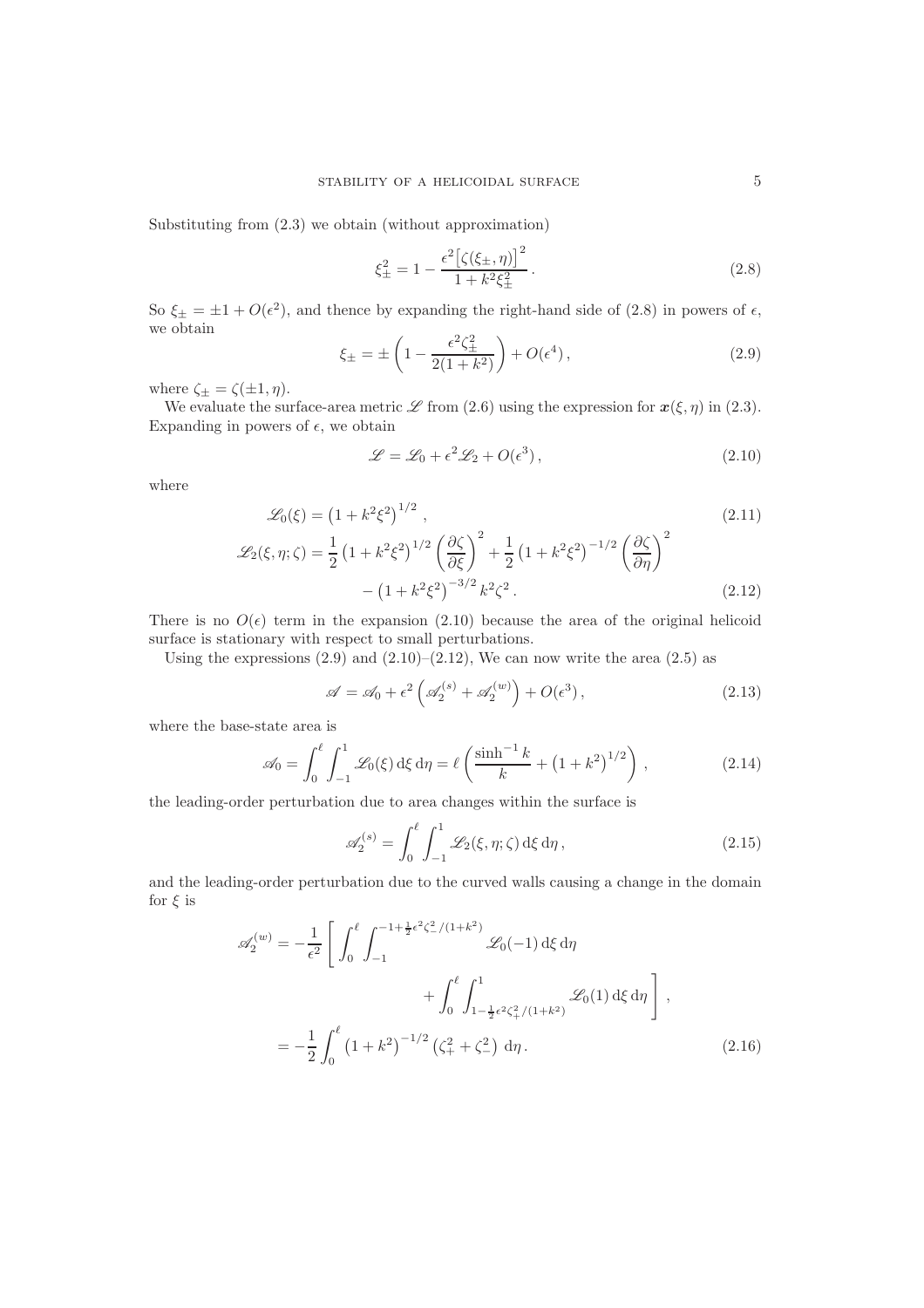# 2.3 Euler–Lagrange equations for a minimal perturbed surface

We now look for perturbed surfaces  $x(\xi, \eta)$  that minimize the area  $\mathscr{A}$ , relative to other nearby perturbations. This requirement means that the integral for  $\mathscr{A}_2^{(s)}$  in (2.15) must be minimal with respect to variations in the normal displacement  $\zeta$ . We impose this using the Euler–Lagrange equations:

$$
\frac{\mathrm{d}}{\mathrm{d}\xi} \left( \frac{\partial \mathcal{L}_2}{\partial \zeta_{\xi}} \right) + \frac{\mathrm{d}}{\mathrm{d}\eta} \left( \frac{\partial \mathcal{L}_2}{\partial \zeta_{\eta}} \right) - \frac{\partial \mathcal{L}_2}{\partial \zeta} = 0, \qquad (2.17)
$$

$$
\frac{\partial}{\partial \xi} \left( \left( 1 + k^2 \xi^2 \right)^{1/2} \frac{\partial \zeta}{\partial \xi} \right) + \frac{\partial}{\partial \eta} \left( \left( 1 + k^2 \xi^2 \right)^{-1/2} \frac{\partial \zeta}{\partial \eta} \right)
$$

$$
log 7 = 2(1 + k^2 \xi^2)^{-3/2} k^2 \zeta = 0
$$
 (2.18)

$$
\Rightarrow (1 + k^2 \xi^2) \frac{\partial^2 \zeta}{\partial \xi^2} + \frac{\partial^2 \zeta}{\partial \eta^2} + k^2 \xi \frac{\partial \zeta}{\partial \xi} + \frac{2k^2 \zeta}{1 + k^2 \xi^2} = 0. \tag{2.19}
$$

We now multiply equation (2.18) by  $\zeta$ , and integrate over  $\xi \in (-1,1)$ ,  $\eta \in (0,\ell)$ . Using integration by parts, we can relate the integral to that in (2.15), and hence show that

$$
\mathscr{A}_2^{(s)} = \frac{1}{2} \int_0^\ell \left[ \left( 1 + k^2 \right)^{1/2} \zeta \frac{\partial \zeta}{\partial \xi} \right]_{\xi = -1}^{\xi = 1} d\eta \,. \tag{2.20}
$$

The  $O(\epsilon^2)$  change in area can then be written as

$$
\mathscr{A}_2 = \mathscr{A}_2^{(s)} + \mathscr{A}_2^{(w)} = \left[ \int_0^\ell \left( 1 + k^2 \right)^{1/2} \zeta \left( \frac{\partial \zeta}{\partial \xi} - \frac{\xi \zeta}{1 + k^2} \right) d\eta \right]_{\xi = -1}^{\xi = 1} . \tag{2.21}
$$

# 2.4 Separation of variables

⇒

We now express the solution for the normal displacement  $\zeta(\xi, \eta)$  of (2.19) in terms of axial Fourier modes, and decompose the radial functions into their even (symmetric) and odd (antisymmetric) components. Noting the boundary conditions (2.4), we therefore write

$$
\zeta(\xi,\eta) = \sum_{n=1}^{\infty} \left( a_n S_n(\xi) + b_n A_n(\xi) \right) \sin\left(\frac{n\pi\eta}{\ell}\right), \qquad (2.22)
$$

where  $S_n(\xi) = S_n(-\xi)$  are the radially symmetric parts, normalised by  $S_n(0) = 1$ ; and  $A_n(\xi) = -A_n(-\xi)$  are the radially antisymmetric parts, normalised by  $A'_n(0) = 1$ . The constants  $a_n$  and  $b_n$  are thus the values of the displacement and the radial displacement gradient of each axial Fourier mode at  $\xi = 0$ .

Substituting (2.22) into (2.19), the different modes decouple, and each must satisfy

$$
(1 + k^2 \xi^2) X'' + k^2 \xi X' + \left(\frac{2k^2}{1 + k^2 \xi^2} - \frac{n^2 \pi^2}{\ell^2}\right) X = 0,
$$
\n(2.23)

where  $X = S_n$  or  $X = A_n$  as appropriate. Using the parity of the functions, we need only consider  $\xi \in (0, 1)$ . Appropriate boundary conditions at  $\xi = 0$  are then

$$
S_n(0) = 1
$$
,  $S'_n(0) = 0$ ;  $A_n(0) = 0$ ,  $A'_n(0) = 1$ . 
$$
(2.24a-d)
$$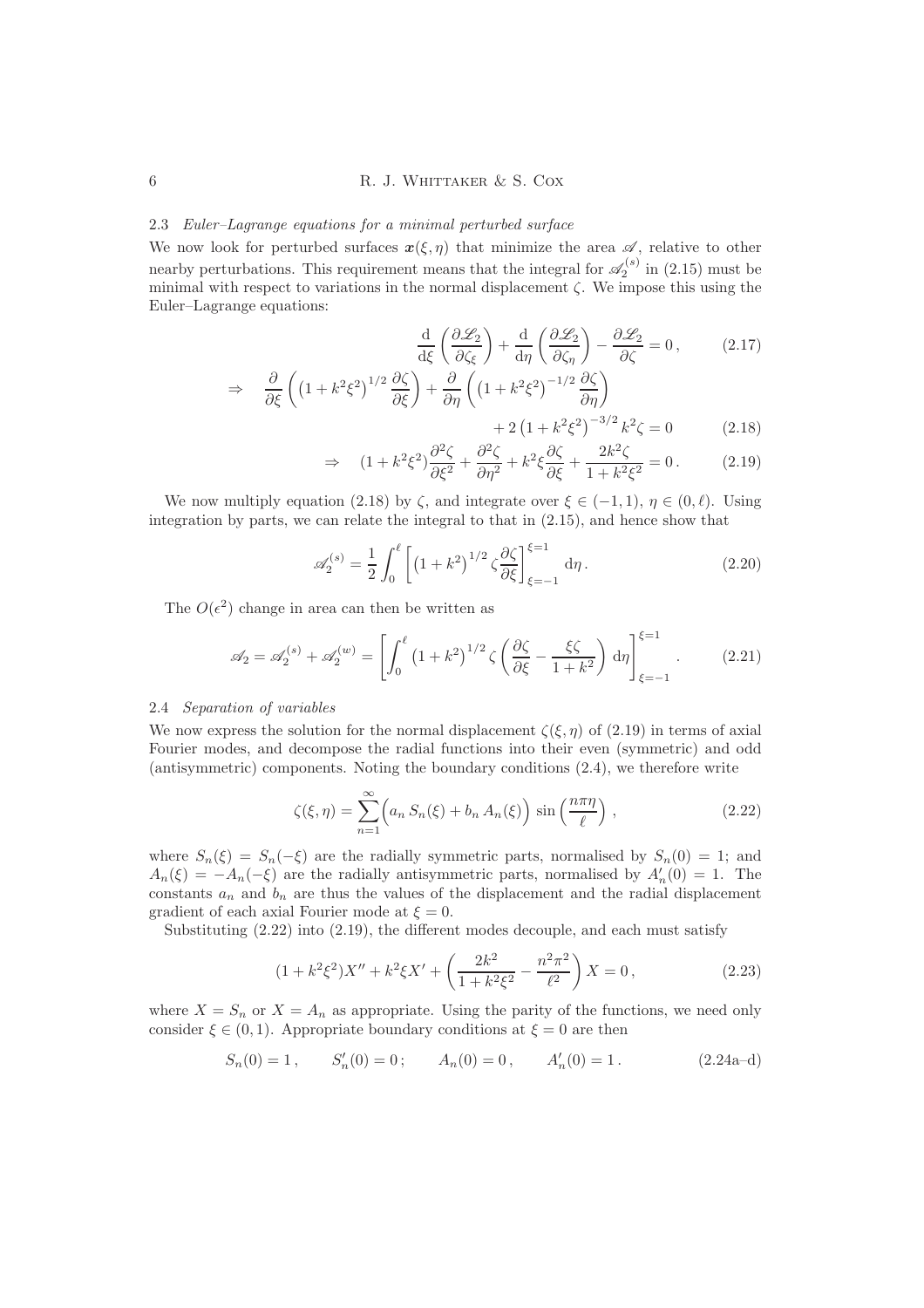We now substitute  $(2.22)$  into  $(2.21)$  and perform the integration over  $\eta$ . The orthogonality of the Fourier modes means that only the diagonal terms in the double sums survive. The area change at  $O(\epsilon^2)$  is then given by

$$
\mathscr{A}_2 = \frac{\ell}{2} \left( 1 + k^2 \right)^{1/2} \left\{ \sum_{n=1}^{\infty} a_n^2 S_n(1) \left( S_n'(1) - \frac{S_n(1)}{1 + k^2} \right) + \sum_{n=1}^{\infty} b_n^2 A_n(1) \left( A_n'(1) - \frac{A_n(1)}{1 + k^2} \right) \right\}.
$$
 (2.25)

For a given helicity k, dimensionless length  $\ell$ , axial mode n, and parity, there will be a unique solution to  $(2.23)$  subject to  $(2.24)$ , which is an area-minimising perturbation. The appropriate term in (2.25) gives the area change for that perturbation. Critical modes occur at certain values of k and  $\ell$  when the area change is precisely zero. To find the critical lengths  $\ell$  for each k, axial mode and parity, we therefore look for values of  $\ell$  which allow us to solve equation  $(2.23)$  subject to the appropriate conditions from  $(2.24)$ , together with either

$$
X'(1) = \frac{X(1)}{1 + k^2} \qquad \text{or} \qquad X(1) = 0, \tag{2.26a,b}
$$

to give zero contribution to  $\mathscr{A}_2$  in (2.25). This can be achieved numerically, either using a shooting algorithm, or with a finite-difference solver.

We note in passing that the condition (2.26a) is, to  $O(\epsilon)$ , equivalent to requiring that the perturbed surface meets the cylinder wall orthogonally. This can be seen by considering the scalar product of  $(\partial x/\partial \xi) \times (\partial x/\partial \eta)$  (which is proportional to the normal to the surface) and the projection of x onto the  $x-y$  plane (which is proportional to the normal to the cylinder wall).

#### 3. Finding the stability boundary

#### 3.1 Numerical results

In equation (2.23), the mode number n can be absorbed into a single parameter  $L = \ell/n$ , so we need only find the critical values of  $L$  for each parity and each value of  $k$ .

For the even radial modes  $S_n(\xi)$ , a numerical shooting routine finds one critical value  $L^*(k)$  of L for each value of the helicity parameter  $k \in [0, \infty)$  where condition (2.26a) can be satisfied. As  $k \to 0$  we find  $L^* \to 2.61$ . As  $k \to \infty$  we see  $L^* \sim 3.14/k$ .<sup>†</sup> We also find a second critical value  $L^0(k)$  for  $k \in (1.51, \infty)$  where condition  $(2.26b)$  can be satisfied. As  $k \to 1.51$  we find  $L^0 \to \infty$ . As  $k \to \infty$  we again see  $L^0 \sim 3.14/k$ . For  $k < 1.51$  we were unable to find any values of  $L$  where where condition  $(2.26b)$  could be satisfied.

To avoid the divergence in these critical values of L as  $k \to \infty$ , we define  $\Theta^* = kL^*(k)$ and  $\Theta^0 = kL^0(k)$ , and then plot  $\Theta^*$  and  $\Theta^0$  against L in Fig. 3. The critical curves for the *n*th even mode are then given by  $\theta = n \Theta^*(\ell/n)$  and  $\theta = n \Theta^0(\ell/n)$ . From (2.25), the  $O(\epsilon^2)$  area change  $\mathscr{A}_2$  is positive for  $\theta < n\Theta^*(\ell/n)$  and for  $\theta > n\Theta^0(\ell/n)$ , and negative for  $n\Theta^*(\ell/n) < \theta < n\Theta^0(\ell/n).^{\ddagger}$ 

<sup>†</sup> Exact expressions for these limits are found later using asymptotic analysis. The "3.14" turns out to be exactly  $\pi$ , while the other constant involves the root of a transcendental equation. See §3.3.

<sup>&</sup>lt;sup>‡</sup> We adopt the convention when  $\Theta^*(\ell)$  is not defined for a particular value of  $\ell$ , we take  $\Theta^* = -\infty$  to make sense of any inequalities.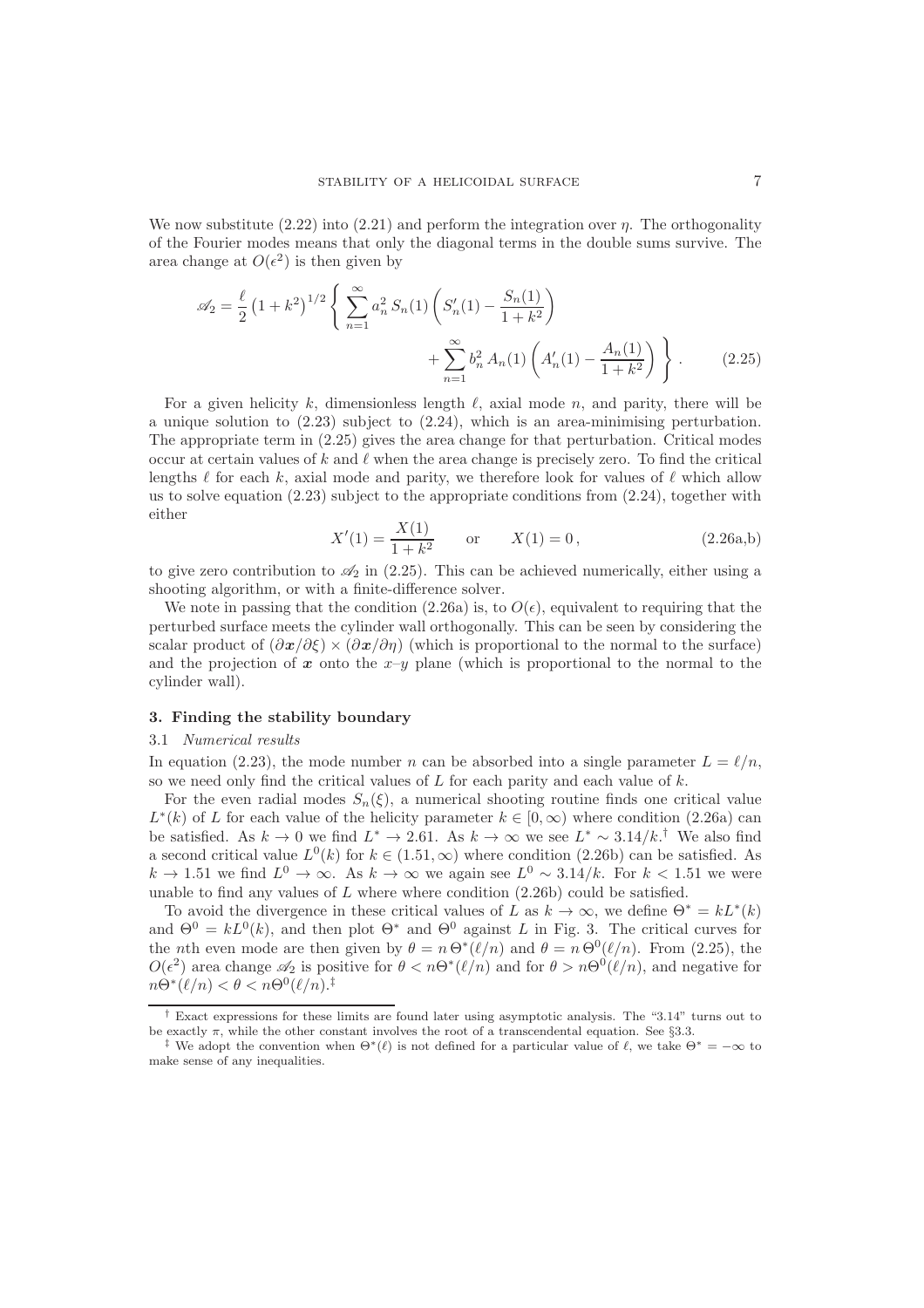

Fig. 3 The boundaries in  $\theta-\ell$  space dividing regions of different behaviour of the even modes  $S_n(\xi)$  at  $\xi = 1$ . The three thick lines are obtained using a numerical shooting technique to solve the system  $(2.23)-(2.24b)$  for  $X = S_n$ , with either  $(2.26a)$ ,  $(2.26b)$  or  $(3.4a)$ . The thin dotted lines are the asymptotic results as  $\ell \to \infty$ .  $\lambda \approx 1.1997$  is the positive real root of  $\lambda = \coth \lambda$ . On this graph, the lines of constant k are straight lines through the origin, with  $k = 0$  corresponding to the  $\ell/n$  axis, and  $k = \infty$  to the  $\theta/n$  axis.

For the odd radial modes  $A_n(\xi)$ , we are unable to find any finite values of L that give  $\mathscr{A}_2 = 0$  for any k. Numerically solving the equation (2.23) for  $A_n(\xi)$  subject to (2.24c) and (2.24d) at numerous points in  $(k, \ell)$  parameter space suggests that  $\mathscr{A}_2$  is always strictly positive, and certainly this would seem to be the case for  $\theta < \Theta^*(\ell)$ .

### 3.2 Stability boundary

We now argue that the curve  $\theta = \Theta^*(\ell)$ , as shown in Fig. 4, forms the stability boundary for the system. To accomplish this, we will show that the helicoid surface is stable for  $\theta < \Theta^*(\ell)$ , and unstable for  $\theta > \Theta^*(\ell)$ .

To establish instability in the region  $\theta > \Theta^*(\ell)$ , we need only find a single infinitesimal perturbation that results in a strictly smaller area. We show how such a perturbation can be constructed using the  $n = 1$  even mode from above.

First suppose that  $\Theta^*(\ell) < \theta < \Theta^0(\ell)$ . Then the  $n = 1$  even mode  $S_1(\xi)$  corresponds to a deformation that yields a strictly smaller area at  $O(\epsilon^2)$ . Since there are no area changes at  $O(\epsilon)$ , this perturbation results in a decrease in surface area, and hence the original helicoid is unstable to this perturbation.

Otherwise  $\theta \geq \Theta^0(\ell)$ . We are still able to construct a deformation that results in a strictly smaller area, as follows. Consider the  $n = 1$  even mode for the same value of  $k = \theta/\ell$  but with smaller values  $\ell'$  of  $\ell$  and  $\theta'$  of  $\theta$  such that  $\Theta^*(\ell') < \theta' < \Theta^0(\ell')$ . (e.g. draw a straight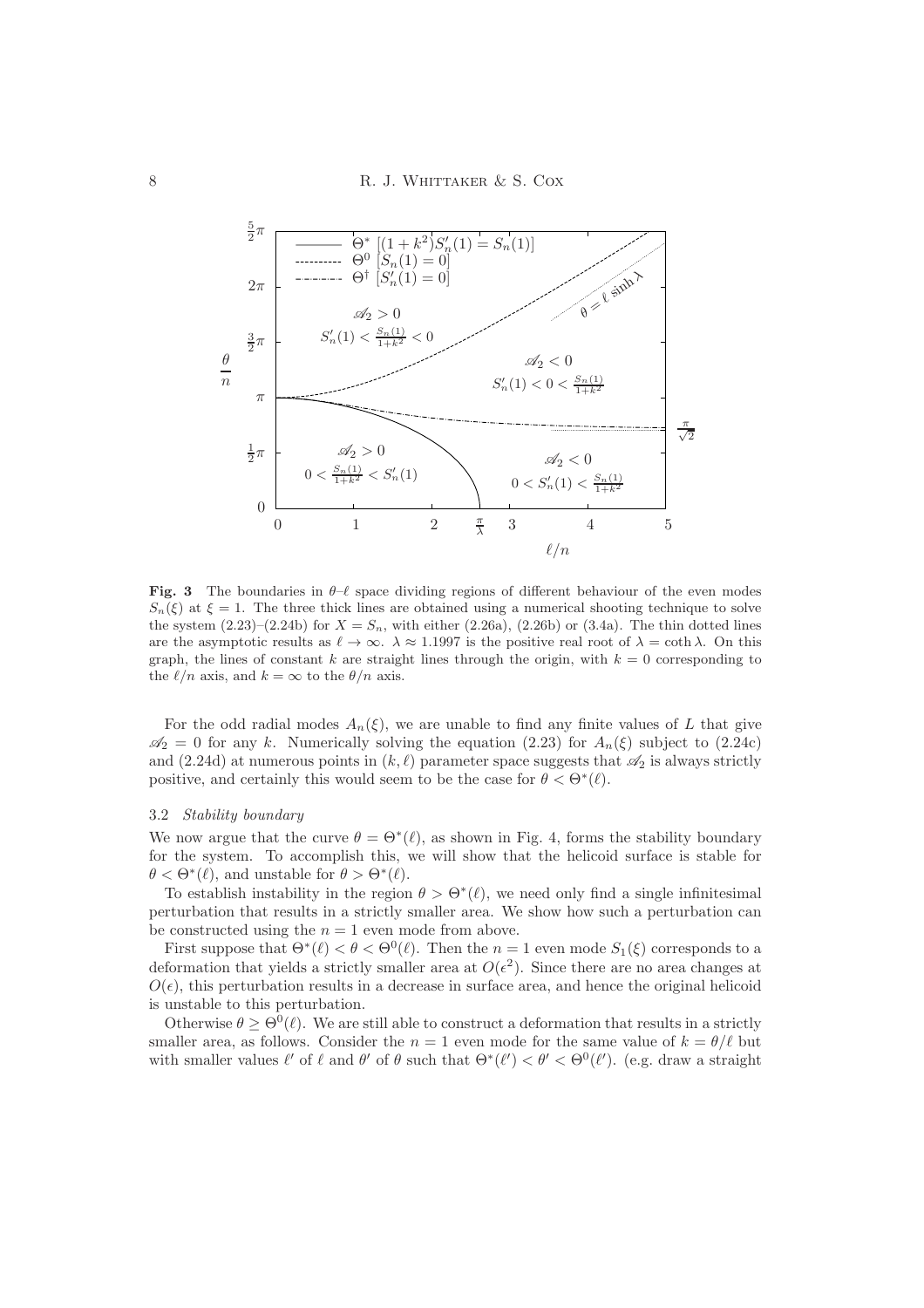

Fig. 4 The stability boundary  $\theta = \Theta^*(\ell)$ , giving the critical total twist  $\theta$  as a function of the dimensionless tube length ℓ. Numerical results from the present work (continuous line) are shown alongside numerical simulations of the full surface (circles) as described in Appendix B. The dotted lines are the asymptotic solutions for large and small  $k$ , as described in §3.3.

line from the origin to the point  $(\theta, \ell)$  in Fig. 3, and then choose a point  $(\theta', \ell')$  on it that lies in the  $\mathscr{A}_2$  < 0 region.) For  $0 < \xi < \ell'$  we impose the deformation implied by this mode, while for  $\ell' \leq \xi < \ell$  we impose zero deformation. The area change at  $O(\epsilon^2)$  is simply the area change under the mode, which is negative. Hence the helicoid is unstable to this perturbation.

To establish stability for  $\theta < \Theta^*$ , we must show that *every* perturbation results in a larger area. We do this by relating a general perturbation to one that can be written in the form (2.22) using the full set of solutions  $S_n(\xi)$  and  $A_n(\xi)$ , and showing that the latter always has a positive area change.

If  $\theta < \Theta^*$ , then we also have  $\theta < \Theta^0$ . For any deformation  $\zeta(\xi, \eta)$ , we now construct a related deformation  $\zeta^*(\xi, \eta)$  which satisfies (2.4) and has the same linearised contact line with the cylinder wall at  $\xi = \pm 1$ , but is a solution of (2.23). This is achieved by taking Fourier series of  $\zeta(\pm 1, \eta)$  and using the Fourier coefficients to determine the coefficients  $a_n$ and  $b_n$  in (2.22). (This is possible, since  $S_n(1)$  and  $A_n(1)$  are always non-zero for  $\theta < \Theta^0$ .)

We show in Appendix A that for  $\theta < \Theta^0$ , solutions of (2.23) and (2.4) have the global minimal area for given Dirichlet boundary conditions at  $\xi = \pm 1$ . Hence the area of the  $\zeta$ surface will be greater than or equal to that of the constructed  $\zeta^*$  surface.

The net area change for  $\zeta^*$  is given by (2.25) and is simply the sum of the changes for each individual mode. Since  $\theta < \Theta^*$ , all the modes give a strictly positive change, and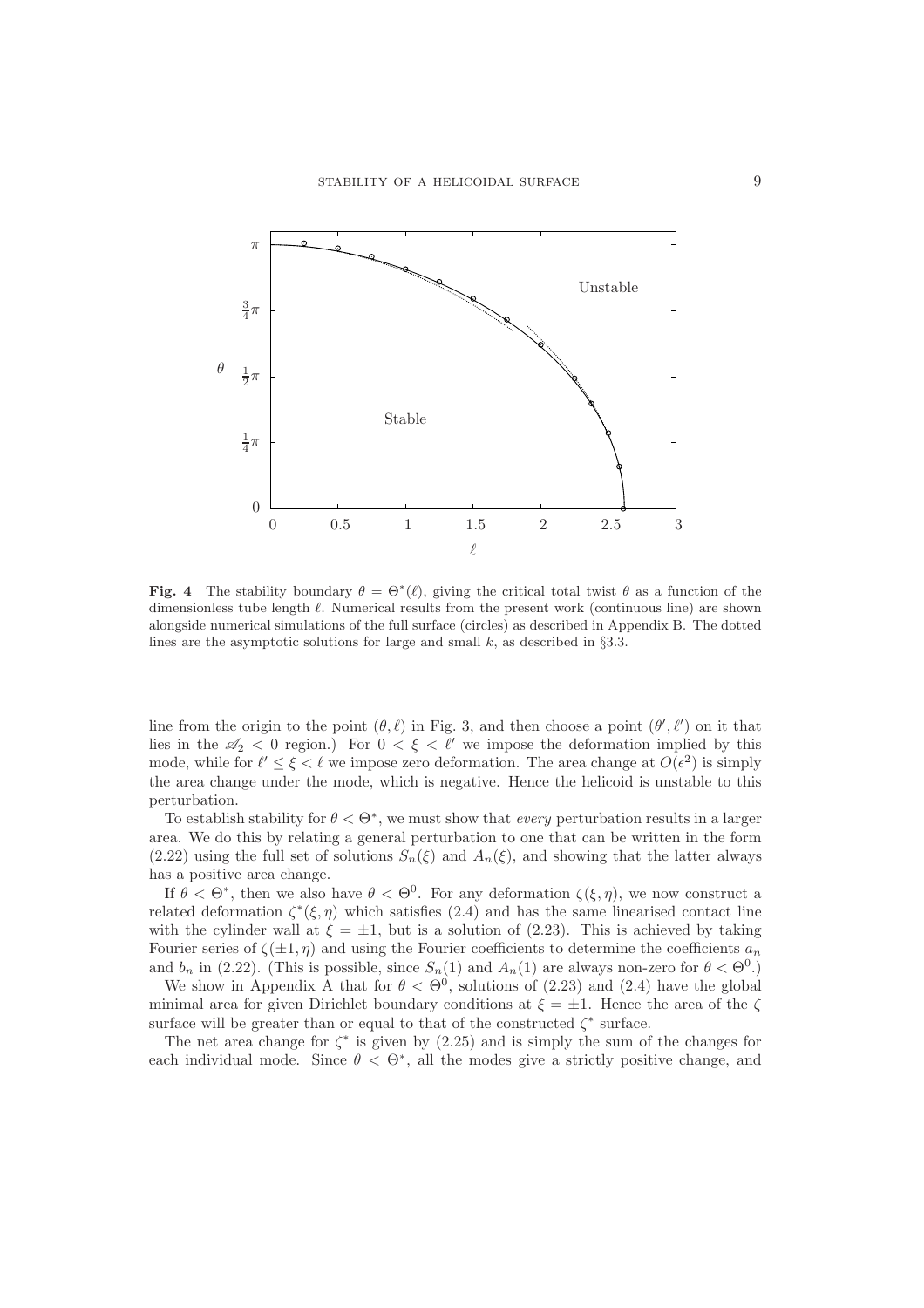hence net area change under  $\zeta^*$  must be strictly positive. Thus, the area change under  $\zeta$ must be strictly positive, and therefore the helicoid is stable to all perturbations.

The stability boundary was also obtained using numerical simulations conducted with the surface minimization software Surface Evolver (5). These simulations are a refined version of the results presented by Cox & Jones (4), and further details can be found in Appendix B. The simulation results are shown alongside the theoretical boundary  $\theta = \Theta^*(\ell)$  in Fig. 4, and we see excellent agreement.

#### 3.3 Limiting behaviour for small  $\ell$  and  $\theta$

The system  $(2.23)$ – $(2.26a)$  for the even modes at the stability boundary can be analysed asymptotically in the limits  $k \geq 1$  and  $k \ll 1$ , which correspond to small lengths  $\ell$  and small twist angles  $\theta$  respectively. The detailed calculations can be found in Appendices C and D, where we obtain the following results for the stability boundary:

$$
\theta \sim \pi \left( 1 - \frac{\ell^2}{\pi^2} \right) \qquad \qquad \text{for} \qquad \qquad \ell \ll 1 \qquad (3.1)
$$

$$
\theta \sim \sqrt{\frac{6\pi\lambda}{2+\lambda^2}} \left(\frac{\pi}{\lambda} - \ell\right)^{1/2} \quad \text{for} \quad \frac{\pi}{\lambda} - \ell \ll 1 \tag{3.2}
$$

where  $\lambda \approx 1.1997$  is the positive real root of  $\lambda = \coth \lambda$ . These two asymptotic limits are shown in Fig. 4 alongside the full numerical solutions and the simulations.

#### 3.4 Instability mechanisms

The most unstable perturbations are given by the  $n = 1$  even modes. The radial shapes  $S_1(\xi)$  of these modes at the critical (neutral-stability) point for different values of the helicity parameter  $k = \theta/\ell$  are shown in Fig. 5.

For small to moderate  $k$  (weak to moderately twisted films) the instability mechanism is the obvious one, involving the contact lines with the cylinder wall moving away from the diameter to take advantage of the smaller distance across the cylinder. This loss of area at the wall  $(\mathscr{A}_2^{(w)} < 0)$  has to be balanced against the increase in area caused by the curvature in the axial direction  $(\mathscr{A}_2^{(s)} > 0)$ . A critical length must be exceeded for the increase in  $\mathscr{A}_2^{(s)}$  to be sufficiently small to be overcome by the decrease in  $\mathscr{A}_2^{(w)}$ . The form of the most unstable perturbation is qualitatively similar to the  $k = 0$  solution, in which  $\zeta = \epsilon \cosh(\lambda \xi) \sin(\pi \eta/\ell)$  (derived in Appendix D).

For larger k (more strongly twisted initial films), a different mechanism applies. We can see from Fig. 5 that the critical modes for  $k \geq 1$  are localised towards the centre of the cylinder at  $\xi = 0$  and have negligible displacements at  $\xi = 1$ . The majority of the area reduction to offset the increases due to the axial profile therefore occurs due to the central displacements and not due to the displacement of the contact line at the boundary. The deformations around the centre-line allow an area saving on their own, without needing help from the external boundaries.

We can confirm that the area loss  $\mathscr{A}_2^{(w)}$  caused by the movement of the contact point on the cylinder wall is unnecessary for instability, by removing that area-loss term from (2.21).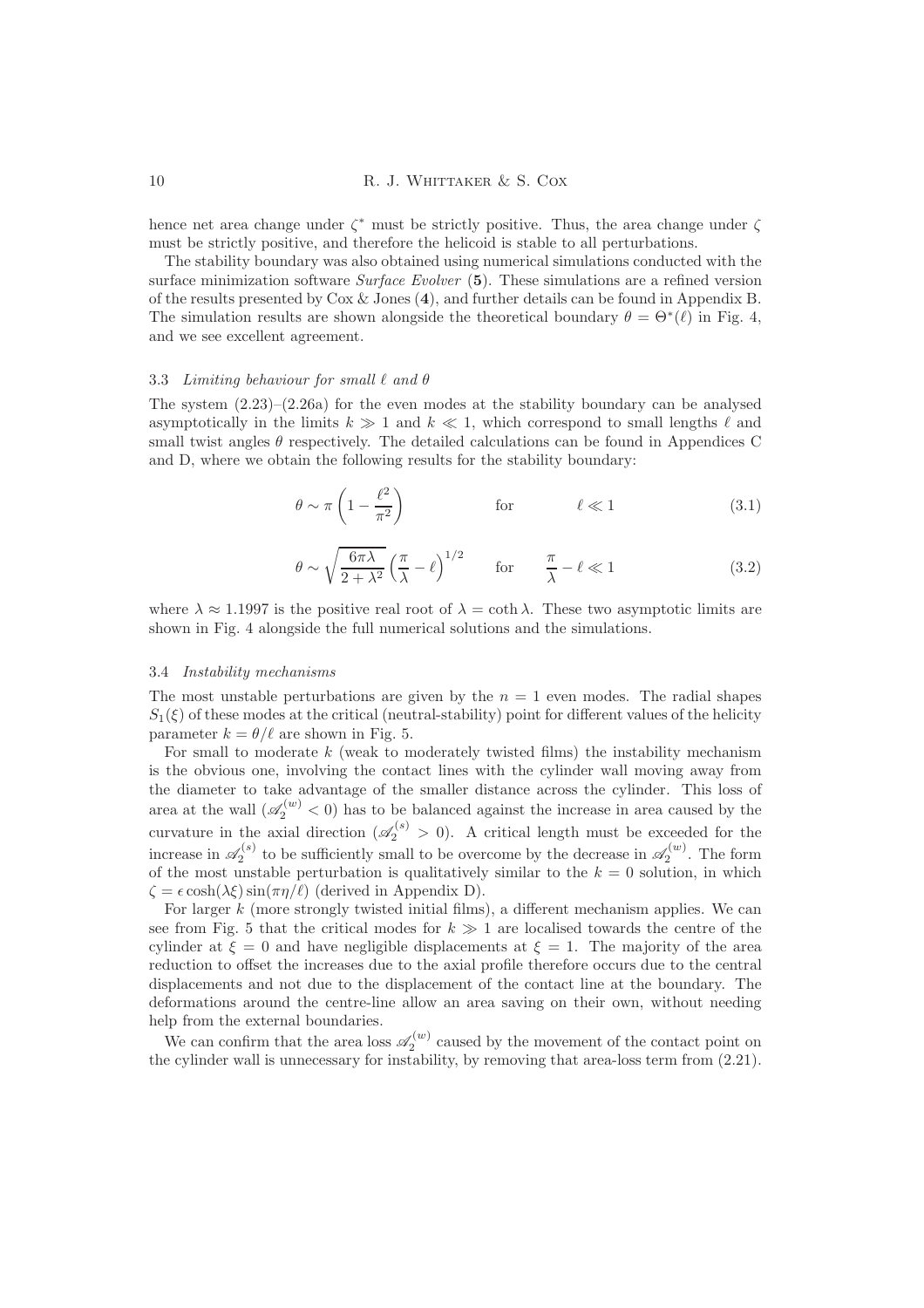

**Fig. 5** The transverse functions  $S_1(\xi)$  in the neutral perturbations  $\zeta = \epsilon S_1(\xi) \sin(\pi \eta/\ell)$  at the stability boundary, for different values of the helicity parameter  $k = \theta/\ell$ . The  $k = 0$  and  $k = \infty$ solutions are given analytically in (D.6) and (C.16). The other solutions are found numerically from the results in  $\S 3.1$ . Panel  $(b)$  shows the same curves with a rescaled horizontal axis, to demonstrate the self-similar form as  $k\to\infty.$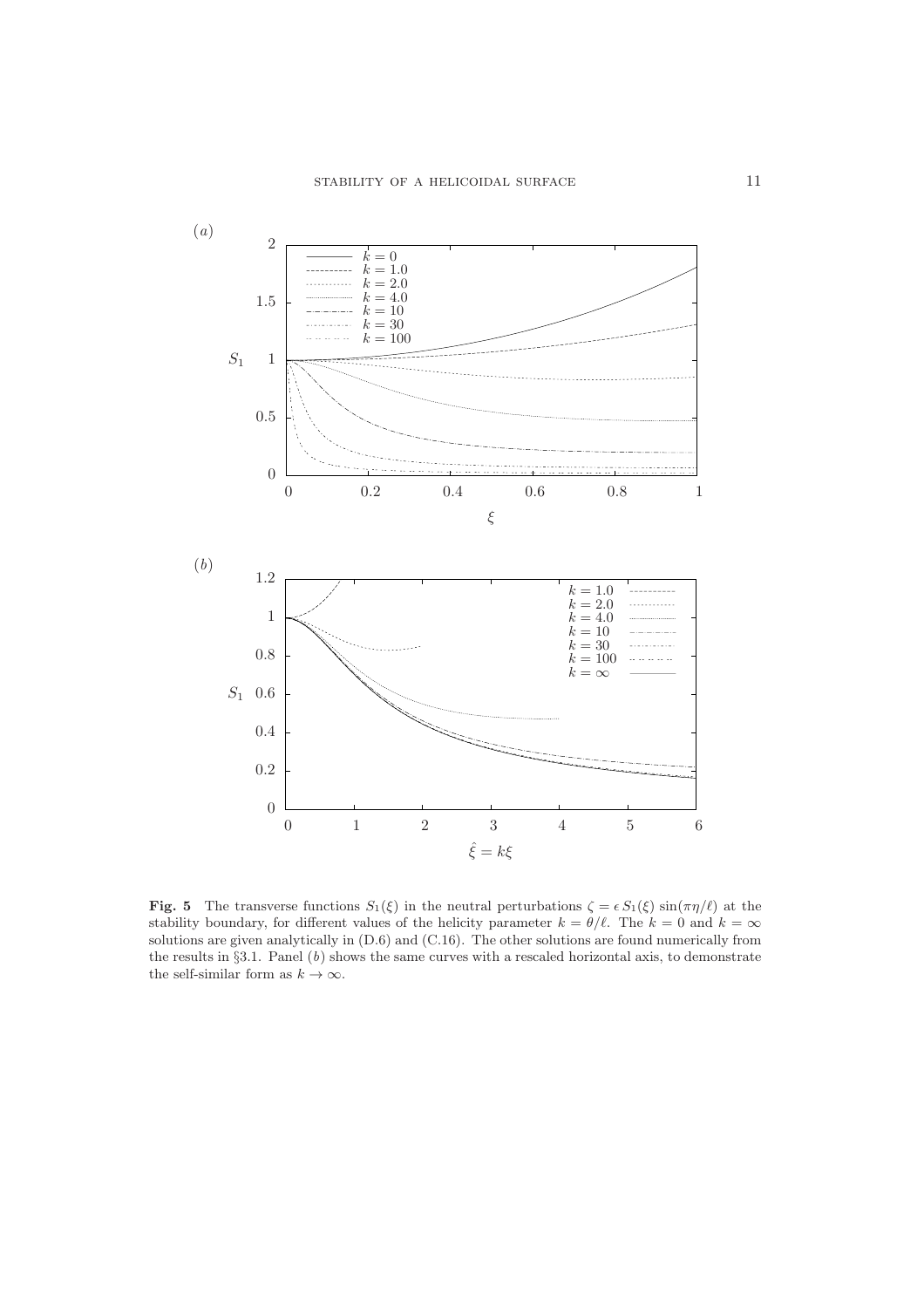

Fig. 6 The stability boundary for the case where there is no area saving from the cylindrical wall, i.e. the boundary condition (2.26a) is replaced by (3.4a). The theoretical boundary  $\theta = \Theta^{\dagger}(\ell)$ is shown by the solid line. The dotted lines show the asymptotic results (C.29) and (E.15) for large and small  $k$ . Results from numerical simulations (see Appendix B) are also shown; circles representing configurations found to be stable, and crosses those found to be unstable. The thin dashed line shows the original stability boundary from Fig. 4.

The expression (2.25) for the  $O(\epsilon^2)$  area change then becomes

$$
\mathscr{A}_2 = \mathscr{A}_2^{(s)} = \frac{\ell}{2} \left( 1 + k^2 \right)^{1/2} \sum_{n=1}^{\infty} \left\{ a_n^2 S_n(1) S_n'(1) + b_n^2 A_n(1) A_n'(1) \right\}.
$$
 (3.3)

Hence, when solving (2.23) with (2.24), the appropriate boundary conditions to consider for each mode at  $\xi = 1$  are

$$
X'_n(1) = 0, \qquad \text{or} \qquad X_n(1) = 0, \tag{3.4a,b}
$$

in place of (2.26). This change in boundary conditions is equivalent to replacing the curved cylinder wall by a pair of walls generated by the normals to the initial helicoid surface at  $\xi = \pm 1$  (see figure 2*a*).

Solving this new system numerically, we again only find solutions for the even modes. Solutions for the  $S_n(1) = 0$  condition have already been obtained in §3.1. The new  $S'_n(1) = 0$ condition results in a new boundary  $\theta/n = \Theta^{\dagger}(\ell/n)$ , which is shown in Fig. 3. The new stability boundary is shown in more detail in Fig. 6, along with asymptotic solutions for large and small  $k$ , and the results of numerical simulations (see below). The shape of the new neutrally stable  $n = 1$  modes are shown in Fig. 7.

For  $k \gg 1$ , the asymptotic behaviour of the system is the same as for the previous case,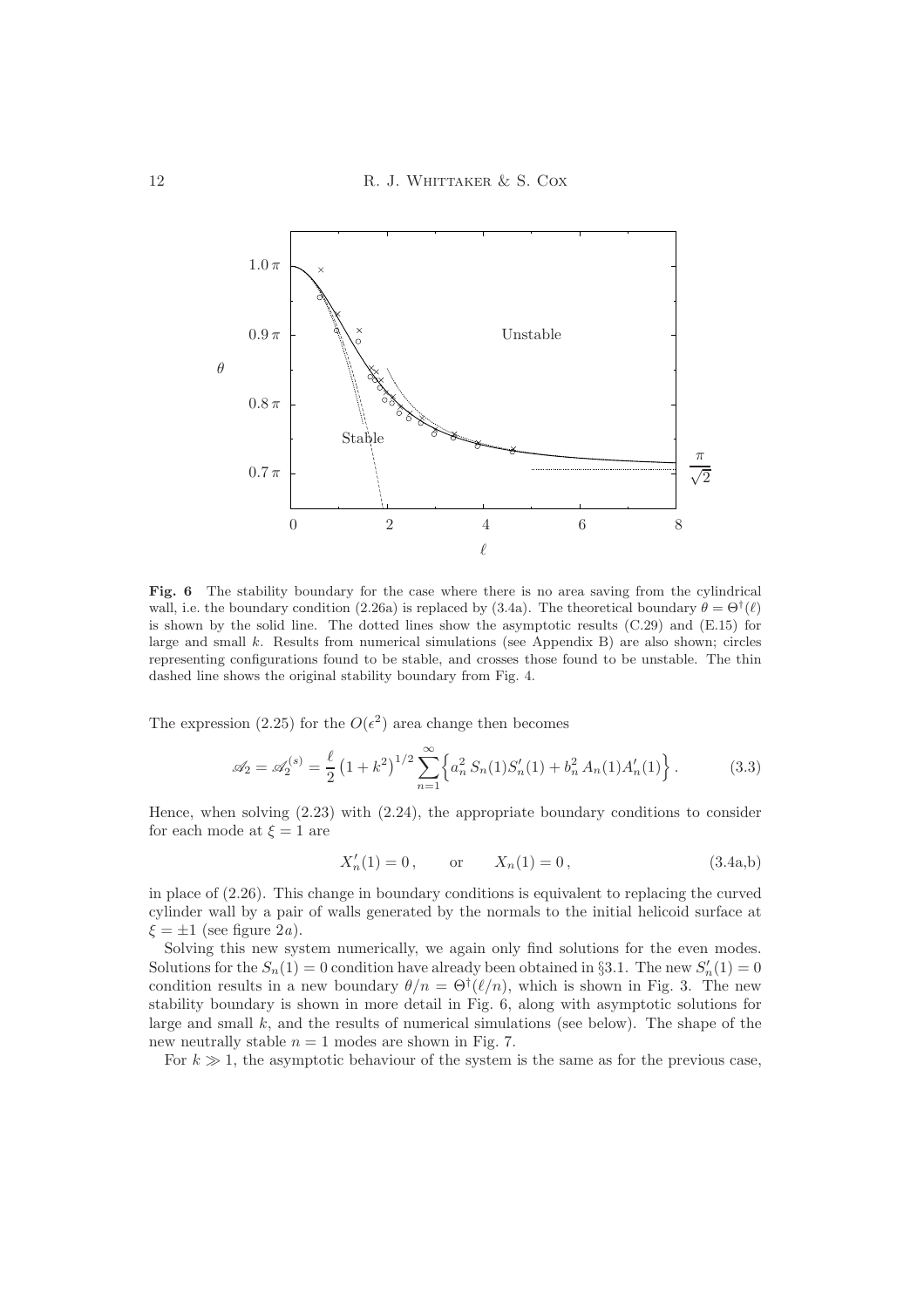

Fig. 7 The transverse functions  $S_1(\xi)$  at the stability boundary, as in Fig. 5(a), but for the case where there is no area saving from the cylindrical wall. Different behaviour is seen for  $k \leq O(1)$ , but as  $k \to \infty$ , the solutions become asymptotically equal to those with the wall present; as shown in Fig.  $5(a)$ .

as described in Appendix C. (Specifically, the leading-order and first-order corrections to  $\theta$  in (C.29) are found to be independent of the area change at the outer wall.) The critical angle tends to  $n\pi$  as  $\ell \to 0$  as before, and the displacements in the critical modes become localised near  $\xi = 0$ .

For  $k \ll 1$ , the new calculations are presented in Appendix E. We find that the critical angle asymptotes to a constant  $n\theta_{\infty}$  as  $\ell \to \infty$ , where  $\theta_{\infty} = \pi/\sqrt{2}$ . Therefore, with these boundary conditions, arbitrarily long helicoids are stable provided that the total twist  $\theta$  is not greater than  $\theta_{\infty}$ . The radial functions  $S_n(\xi)$  for the critical modes are almost uniform, but with a slightly larger displacement near  $\xi = 0$  than towards  $\xi = 1$ .

As with the original problem, the stability boundary is also estimated using numerical simulations performed with *Surface Evolver*. Full details of the simulations are provided in Appendix B, and the results can be seen in Fig. 6.

This new system may actually be more relevant to the stability of films in a larger system, because it removes the external instability mechanism, namely the effect of the curved cylinder walls. From the form of the critical modes, we can see that the perturbations are localised along the centre-line, i.e. the most twisted part of the surface.

This new mechanism for instability can be understood as follows. The  $O(\epsilon^2)$  area change  $\mathscr{A}_2 = \mathscr{A}_2^{(s)}$  is now given wholly by an integral of the  $O(\epsilon^2)$  surface area metric  $\mathscr{L}_2(\xi, \eta; \zeta)$ , as per (2.15). We are therefore looking for a way in which perturbations can, on average, decrease  $\mathcal{L}_2$ . The metric  $\mathcal{L}_2$  is given by (2.12) and contains three terms. The first two are always positive, and correspond to the elongation of surface elements due to variations in  $\zeta$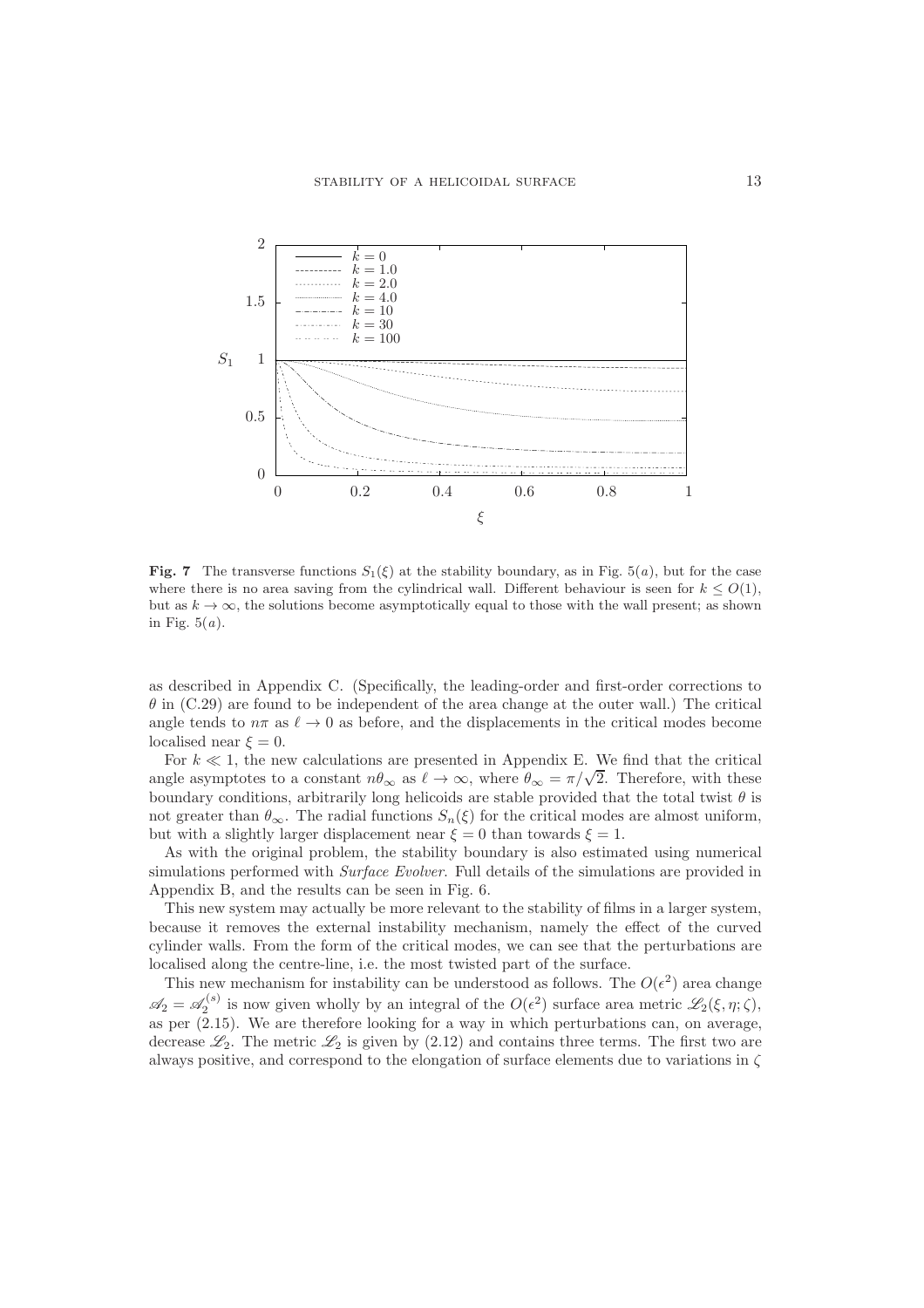with  $\xi$  and  $\eta$ . The third (negative) term must therefore be responsible for any decrease in area. The origin of this term can be traced back to normal displacements  $\zeta$  of the curved surface causing a double shearing of the lines of constant  $\xi$  and  $\eta$  on the surface. This turns originally rectangular surface elements in to parallelograms with smaller areas. The effect is more significant on more highly curved regions, i.e. when  $k$  is large and when  $|k\xi| \leq O(1)$ . However the boundary conditions do not allow a uniform  $\zeta$  everywhere, so there must be a trade-off between the terms in  $\mathcal{L}_2$  in (2.12). The mechanism allows a decrease in area (and hence instability) if the twist k and/or the tube-length  $\ell$  are large enough that negative contributions from  $\zeta^2$  in the third term can outweigh the positive contributions from  $(\partial \zeta/\partial \xi)^2$  and  $(\partial \zeta/\partial \eta)^2$  in the first two terms.

### 4. Stability with multiple vanes

Suppose that in the base state we now have  $N$  equally spaced helicoidal vanes emanating from a central singular line at  $x = y = 0$ , as depicted in Fig. 1(b). For  $N = 3$ , this is the standard configuration of a Plateau border. For  $N = 2$  we return to the case of a single film as studied above.

Using the same dimensionless coordinate system as before, each vane is pinned to a cylinder radius at  $z = 0$  and  $z = \ell$ , and the remaining edge lies on the cylinder wall  $x^2 + y^2 = 1$  as before. At  $z = 0$ , the pinned radii lie at equally spaced angles  $\theta_j = 2j\pi/N$ , where  $0 \le j \le N - 1$ . At  $z = \ell$ , we have equally spaced angles  $\theta + \theta_j$ , so that each vane is subject to the same twist angle  $\theta = k\ell$ . The base-state location of the jth vane is thus given by

$$
\boldsymbol{x}_{0}^{(j)}(\xi,\eta) = \begin{pmatrix} \xi \cos(\theta_{j} + k\eta) \\ \xi \sin(\theta_{j} + k\eta) \\ \eta \end{pmatrix}
$$
(4.1)

where  $\eta \in (0, \ell)$  and  $\xi \in (0, 1)$ .

The perturbed position of the j<sup>th</sup> vane is then described by a function  $\zeta^{(j)}(\xi, \eta)$  in the same way as in (2.3), namely

$$
\boldsymbol{x}^{(j)}(\xi,\eta) = \begin{pmatrix} \xi \cos(\theta_j + k\eta) \\ \xi \sin(\theta_j + k\eta) \\ \eta \end{pmatrix} + \frac{\epsilon \zeta^{(j)}(\xi,\eta)}{\left(1 + k^2 \xi^2\right)^{1/2}} \begin{pmatrix} -\sin(\theta_j + k\eta) \\ \cos(\theta_j + k\eta) \\ -k\xi \end{pmatrix} . \tag{4.2}
$$

The range of  $\xi$  is now restricted to  $\xi \in (\xi_0^{(j)}(\eta), \xi_+^{(j)}(\eta))$ , where  $\xi_0^{(j)}$  is the point where the vane joins the (potentially displaced) singular line, and  $\xi_{+}^{(j)}$  is (as before) the point where the vane meets the cylinder wall. See Fig.  $8(b)$ .

Suppose that under the perturbation  $(4.2)$ , the central singular line at dimensionless axial position z is displaced in the x–y plane by  $\epsilon q^{(0)}(z)$  and  $\epsilon h^{(0)}(z)$  in the directions parallel and perpendicular to the unperturbed  $j = 0$  vane. Suppose also that the vanes are rotated through an angle  $\epsilon\phi(z)$  as they meet at the line. These perturbations are depicted in Fig. 8(a). (Note that the singular line may no longer lie parallel to the z axis, and that  $\phi$ is measured in the plane perpendicular to the border.) All vanes are assumed to be rotated by the same angle  $\epsilon \phi(z)$  at a given value of z. For if not, the angles that the surfaces meet at would not be equal, and we would be able to displace the border slightly to obtain a lower total surface area.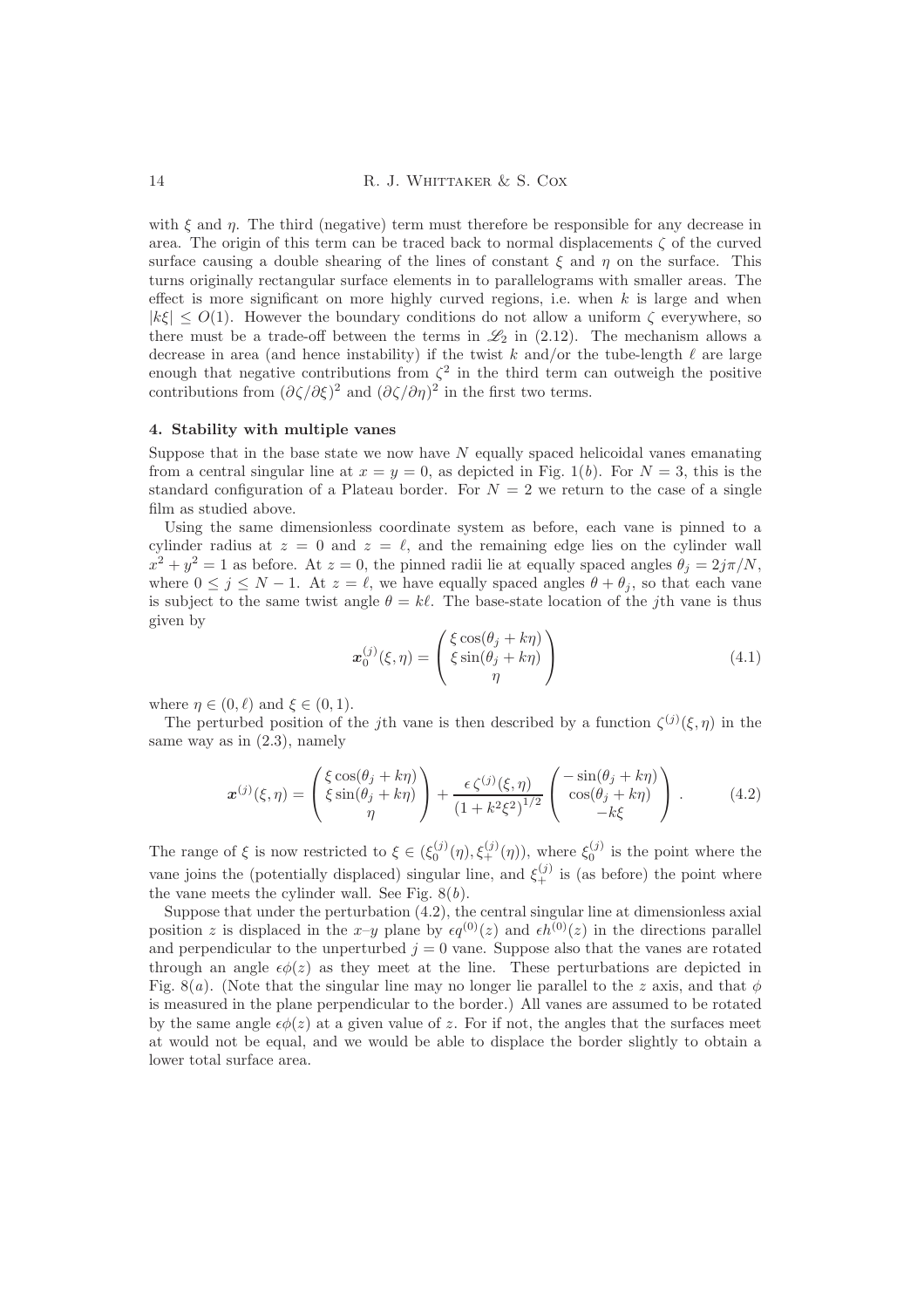

Fig. 8 The geometry of the film near the central singular line for the case of multiple vanes.  $(a)$ The central region at axial position z with  $N = 3$  vanes. The singular line is originally at  $x = y = 0$ with the the vanes shown by thick dashed lines. It is then displaced by  $\epsilon(q^{(0)}, h^{(0)})$  and the vanes each rotated by an additional angle  $\epsilon\phi$ . The vanes in this displaced and rotated configuration are shown by thick solid lines.  $(b)$  The coordinates for describing the perturbation to the jth vane of the film, between the singular line at  $\xi = \xi_0^{(j)}(\eta)$  and the cylinder wall at  $\xi = \xi_+^{(j)}(\eta)$ .

# 4.1 *Boundary conditions on*  $\zeta^{(j)}$

We must now relate the functions  $q^{(0)}(z)$ ,  $h^{(0)}(z)$  and  $\phi(z)$  that describe the displacement and rotation of the singular line, with the functions  $\zeta^{(j)}(\xi, \eta)$  that describe the perturbation to each vane, in order to obtain boundary conditions on  $\zeta^{(j)}$ . But first we must define appropriate displacements and rotations relative to each vane.

Geometrically, the displacements  $\epsilon q^{(j)}(z)$  and  $\epsilon h^{(j)}(z)$  parallel and perpendicular to the unperturbed jth vane are given in terms of those for the 0th vane by

$$
q^{(j)}(z) = q^{(0)}(z) \cos \theta_j + h^{(0)}(z) \sin \theta_j, \qquad (4.3)
$$

$$
h^{(j)}(z) = -q^{(0)}(z)\sin\theta_j + h^{(0)}(z)\cos\theta_j \tag{4.4}
$$

Since the angle  $\epsilon\phi$  is measured in the plane normal to the deformed singular line (rather than the x-y plane) we must also consider the rotation angles  $\epsilon \phi^{(j)}(z)$  projected back to the x–y plane. The deformation of the singular line is by an  $O(\epsilon)$  amount, and this leads to  $O(\epsilon^2)$  changes in the projected angles. Hence

$$
\phi^{(j)}(z) = \phi(z) + O(\epsilon),\tag{4.5}
$$

which is sufficient for our purposes.

At  $\xi_0^{(j)}(\eta)$  (the point near  $\xi = 0$  where the jth vane meets the singular line), the jth vane is perturbed axially by an amount

$$
\delta^{(j)}(\eta) = \left( \boldsymbol{x}^{(j)}(\xi_0^{(j)}, \eta) - \boldsymbol{x}_0^{(j)}(\xi_0^{(j)}, \eta) \right) \cdot \begin{pmatrix} 0 \\ 0 \\ 1 \end{pmatrix} = -\frac{\epsilon k \, \xi_0^{(j)} \, \zeta^{(j)}(\xi_0^{(j)}, \eta)}{\left( 1 + k^2 \xi_0^{(j)} \right)^{1/2}}. \tag{4.6}
$$

This means that points on the jth perturbed vane parameterised by  $\eta$  will meet the singular line at  $z = \eta + \delta^{(j)}(\eta)$ . Since we expect  $\xi_0^{(j)} = O(\epsilon)$  and  $\zeta^{(j)} = O(1)$ , (4.6) implies that we will have  $\delta^{(j)} = O(\epsilon^2)$ .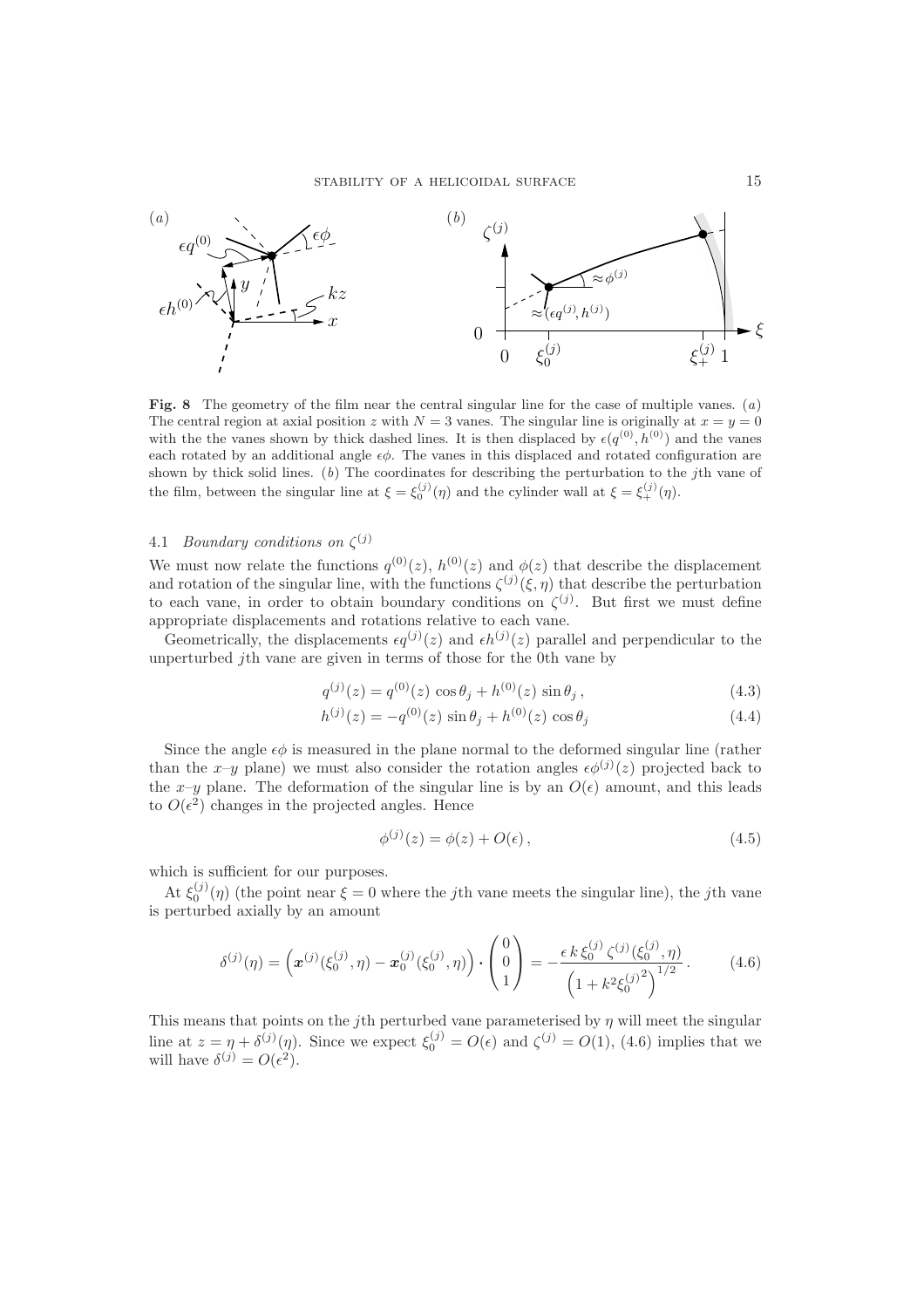For each  $j$ , we now equate the two expressions for the parallel displacement of the singular line at  $z = \eta + \delta^{(j)}$ ; one from the vane displacement  $x^{(j)}$ , and one from the singular-line displacement  $q^{(j)}$ . We obtain

$$
\boldsymbol{x}^{(j)}\left(\xi_0^{(j)},\eta\right)\cdot\begin{pmatrix}\cos\left(\theta_j+k(\eta+\delta^{(j)})\right)\\ \sin\left(\theta_j+k(\eta+\delta^{(j)})\right)\\0\end{pmatrix} = \epsilon q^{(j)}(\eta+\delta^{(j)})\,. \tag{4.7}
$$

Substituting from (4.2) and expanding in powers of  $\epsilon$ , we find

$$
\xi_0^{(j)} = \epsilon q^{(j)}(\eta) + O(\epsilon^3). \tag{4.8}
$$

Equating the equivalent pair of expressions for the perpendicular displacements of the singular line at  $z = \eta + \delta^{(j)}$ , we have

$$
\boldsymbol{x}^{(j)}\left(\xi_0^{(j)},\eta\right)\cdot\begin{pmatrix} -\sin\left(\theta_j + k(\eta + \delta^{(j)})\right) \\ \cos\left(\theta_j + k(\eta + \delta^{(j)})\right) \\ 0 \end{pmatrix} = \epsilon h^{(j)}(\eta + \delta^{(j)}).
$$
 (4.9)

Substituting from (4.2) and expanding in powers of  $\epsilon$ , we find

$$
\zeta^{(j)}(0,\eta) = h^{(j)}(\eta) + O(\epsilon). \tag{4.10}
$$

The condition on the rotation angle at  $z = \eta + \delta^{(j)}$  is obtained by requiring that the normal to the perturbed vane makes the appropriate angle in the  $x-y$  plane, thus

$$
\left(\frac{\partial \boldsymbol{x}^{(j)}}{\partial \xi}\left(\xi_0^{(j)},\eta\right) \times \frac{\partial \boldsymbol{x}^{(j)}}{\partial \eta}\left(\xi_0^{(j)},\eta\right)\right) \cdot \left(\begin{array}{c} \cos\left(\theta_j + kz + \epsilon \phi^{(j)}(z)\right) \\ \sin\left(\theta_j + kz + \epsilon \phi^{(j)}(z)\right) \\ 0 \end{array}\right) = 0. \tag{4.11}
$$

Substituting from (4.2) and expanding in powers of  $\epsilon$ , we find

$$
\frac{\partial \zeta^{(j)}}{\partial \xi}(0,\eta) = \phi^{(j)}(\eta) + O(\epsilon) = \phi(\eta) + O(\epsilon).
$$
\n(4.12)

# 4.2 Solution for the surface perturbations  $\zeta^{(j)}$

The condition for the perturbed vanes to be minimal is that each displacement function  $\zeta^{(j)}$  satisfies the same equation (2.19) that we derived for the previous case. As before, we can construct solutions as the sum of orthogonal modes.

Noting that the functions  $q^{(j)}$ ,  $h^{(j)}$  and  $\phi$  must vanish on  $\eta = 0$  and  $\eta = \ell$  (to satisfy the pinned boundary conditions), we represent them as Fourier series, thus

$$
q^{(j)}(\eta) = \sum_{n=1}^{\infty} q_n^{(j)} \sin\left(\frac{n\pi\eta}{\ell}\right),\qquad(4.13)
$$

$$
h^{(j)}(\eta) = \sum_{n=1}^{\infty} h_n^{(j)} \sin\left(\frac{n\pi\eta}{\ell}\right),
$$
 (4.14)

$$
\phi(\eta) = \sum_{n=1}^{\infty} \phi_n \sin\left(\frac{n\pi\eta}{\ell}\right). \tag{4.15}
$$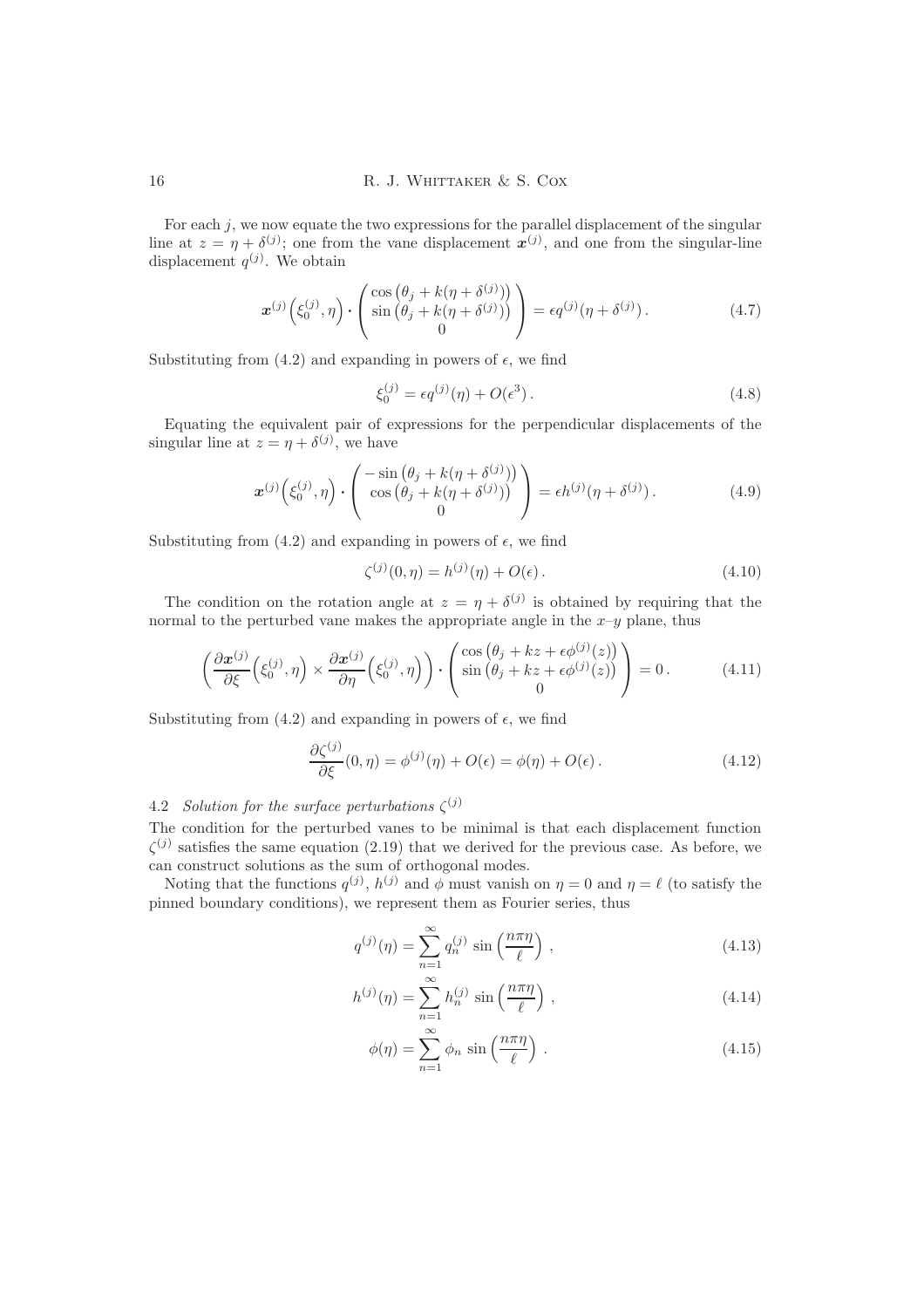The solution to  $(2.19)$  subject to the boundary conditions  $(4.10)$  and  $(4.12)$  is then given by

$$
\zeta^{(j)}(\xi,\eta) = \sum_{n=1}^{\infty} \left( h_n^{(j)} S_n(\xi) + \phi_n A_n(\xi) \right) \sin\left(\frac{n\pi\eta}{\ell}\right) + O(\epsilon)
$$
\n(4.16)

where the  $S_n$  and  $A_n$  are as before, being solutions of (2.23) subject to (2.24).

#### 4.3 The area of the perturbed surfaces

In a manner analogous to (2.6), we define the surface area per unit coordinate area for the perturbed jth vane by

$$
\mathscr{L}^{(j)} = \left| \frac{\partial \mathbf{x}^{(j)}}{\partial \xi} \times \frac{\partial \mathbf{x}^{(j)}}{\partial \eta} \right|, \qquad (4.17)
$$

and expand it in powers of  $\epsilon$  by writing  $\mathscr{L}^{(j)} = \mathscr{L}_0^{(j)} + \epsilon^2 \mathscr{L}_2^{(j)} + O(\epsilon^3)$  as in  $(2.10)-(2.12)$ . (As before there is no  $O(\epsilon)$  term because the original helicoidal surfaces are extremal.)

The area of the perturbed surface of the jth vane is then given by

$$
\mathscr{A}^{(j)} = \int_0^\ell \int_{\xi_0^{(j)}}^{\xi_+^{(j)}} \mathscr{L}^{(j)}(\xi, \eta; \zeta^{(j)}) \, d\xi \, d\eta = \mathscr{A}_0^{(j)} + \epsilon \mathscr{A}_1^{(j)} + \epsilon^2 \mathscr{A}_2^{(j)} + O(\epsilon^3). \tag{4.18}
$$

The leading-order term in the expansion is

$$
\mathscr{A}_0^{(j)} = \int_0^\ell \int_0^1 \mathscr{L}_0^{(j)}(\xi) \,d\xi \,d\eta = \frac{\ell}{2} \left( \frac{\sinh^{-1} k}{k} + \left( 1 + k^2 \right)^{1/2} \right),\tag{4.19}
$$

which gives the base-state area, as before. It is precisely half of the single-film result (2.14), since each vane here only occupies half of the tube diameter.

The first-order term is

$$
\mathscr{A}_1^{(j)} = \frac{1}{\epsilon} \int_0^\ell \int_0^{\epsilon q^{(j)}} \mathscr{L}_0^{(j)}(0, \eta; \zeta^{(j)}) \,d\xi \,d\eta = \int_0^\ell q^{(j)}(\eta) \,d\eta, \qquad (4.20)
$$

which gives the correction due to the displacement of the central singular line. There is no analogue of this contribution in the single-film case. The second-order term is

$$
\mathscr{A}_{2}^{(j)} = \int_{0}^{\ell} \int_{0}^{1} \mathscr{L}_{2}^{(j)}(\xi, \eta; \zeta^{(j)}) \,d\xi \,d\eta - \frac{1}{\epsilon^{2}} \int_{0}^{\ell} \int_{1 - \frac{1}{2}\epsilon^{2} \zeta_{+}^{(j)2} / (1 + k^{2})}^{1} \mathscr{L}_{0}^{(j)}(1, \eta; \zeta^{(j)}) \,d\xi \,d\eta,
$$
  
\n
$$
= \frac{1}{2} \int_{0}^{\ell} \left[ \left(1 + k^{2}\right)^{1/2} \zeta^{(j)} \frac{\partial \zeta^{(j)}}{\partial \xi} \right]_{0}^{1} d\eta - \frac{1}{2} \int_{0}^{\ell} \left(1 + k^{2}\right)^{-1/2} \zeta_{+}^{(j)2} d\eta,
$$
  
\n
$$
= \frac{1}{2} \int_{0}^{\ell} \left(1 + k^{2}\right)^{1/2} \left(\zeta_{+}^{(j)} \frac{\partial \zeta^{(j)}}{\partial \xi} \right|_{\xi=1} - h^{(j)} \phi - \frac{\zeta_{+}^{(j)2}}{1 + k^{2}} \right) d\eta,
$$
(4.21)

which gives the combined effect of changes within the surface and changes due to the movement of the contact line with the outer wall. This is the analogue of (2.21) for the single-film case. (Observe that there is no contribution to  $\mathscr{A}_2^{(j)}$  from a  $0 < \xi < \xi_0^{(j)}$  integral.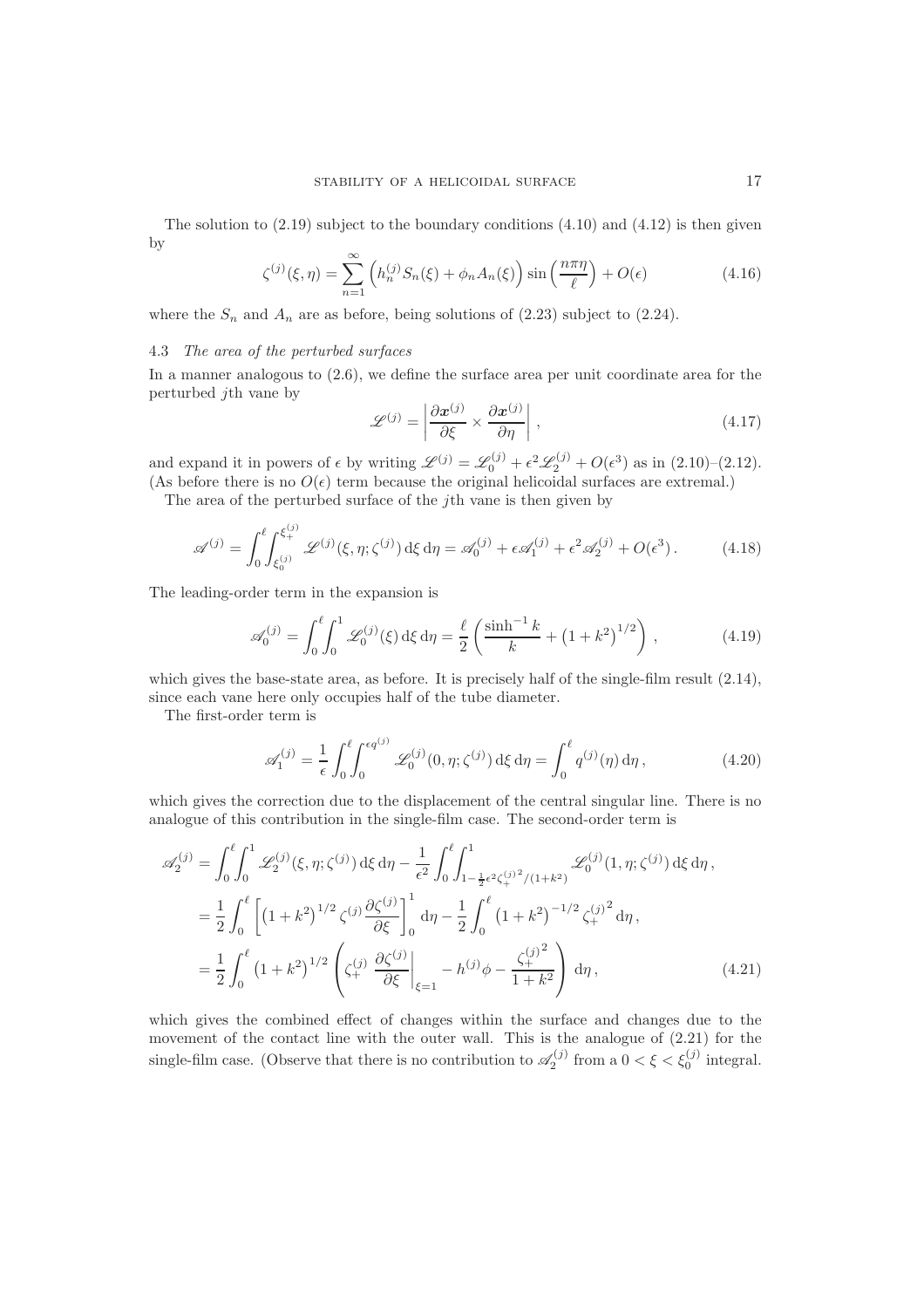This is due to the absence of an  $O(\epsilon^2)$  term in (4.8) and the absence of an  $O(\epsilon)$  term in the expansion of  $\mathscr{L}.$ 

We now substitute the series expansions  $(4.13)$ – $(4.16)$  into the area expressions  $(4.19)$ –  $(4.21)$ . We then sum over the N vanes, and perform the integration over  $\eta$ . For future use, we note the results that

$$
\sum_{j=0}^{N-1} h_n^{(j)} = 0, \qquad \sum_{j=0}^{N-1} q_n^{(j)} = 0, \qquad (4.22a,b)
$$

which are derived in Appendix F.

From (4.19), the total base-state area is simply

$$
\mathscr{A}_0 = \sum_{j=0}^{N-1} \mathscr{A}_0^{(j)} = \frac{N\ell}{2} \left( \frac{\sinh^{-1} k}{k} + \left( 1 + k^2 \right)^{1/2} \right). \tag{4.23}
$$

From (4.20), the total  $O(\epsilon)$  area change is

$$
\mathcal{A}_1 = \sum_{j=0}^{N-1} \mathcal{A}_1^{(j)} = \sum_{n=1}^{\infty} \sum_{j=0}^{N-1} q_n^{(j)} \left( 1 - (-1)^n \right) \frac{\ell}{n\pi} = 0, \qquad (4.24)
$$

owing to the vanishing sum (4.22b) of the  $q_n^{(j)}$ 's over j. Thus the positive and negative area contributions caused by the translation of the central singular line all cancel out to the orders in which we are interested.

From (4.21), the total  $O(\epsilon^2)$  area change becomes

$$
\mathscr{A}_2 = \sum_{j=0}^{N-1} \mathscr{A}_2^{(j)} = \frac{\ell}{4} (1+k^2)^{1/2} \sum_{n=1}^{\infty} \left[ H^2 S_n(1) \left( S_n'(1) - \frac{S_n(1)}{1+k^2} \right) + N \phi_n^2 A_n(1) \left( A_n'(1) - \frac{A_n(1)}{1+k^2} \right) \right], \quad (4.25)
$$

where we have used (4.22a) and defined

$$
H^{2} = \sum_{j=0}^{N-1} h_{n}^{(j)^{2}} = \begin{cases} 2h_{n}^{(0)^{2}} & \colon N = 2\\ \frac{1}{2}N\left(h_{n}^{(0)^{2}} + q_{n}^{(0)^{2}}\right) & \colon N \ge 3 \end{cases}
$$
(4.26)

as derived in Appendix F. (As before, only the diagonal terms survive the integration owing to the orthogonality of the axial Fourier modes.)

We have already seen in §3.1 that the quantity multiplying  $\phi_n^2$  is always positive. So the critical case of  $\mathscr{A}_2 = 0$  is first achieved for each Fourier mode when  $\phi_n = 0$  and

$$
S'_n(1) = \frac{S_n(1)}{1 + k^2} \quad \text{or} \quad S_n(1) = 0. \tag{4.27a,b}
$$

These conditions are independent of N, and are the same as for the single-film case studied above. Hence the multiple-vane system has the same stability boundary as the original system.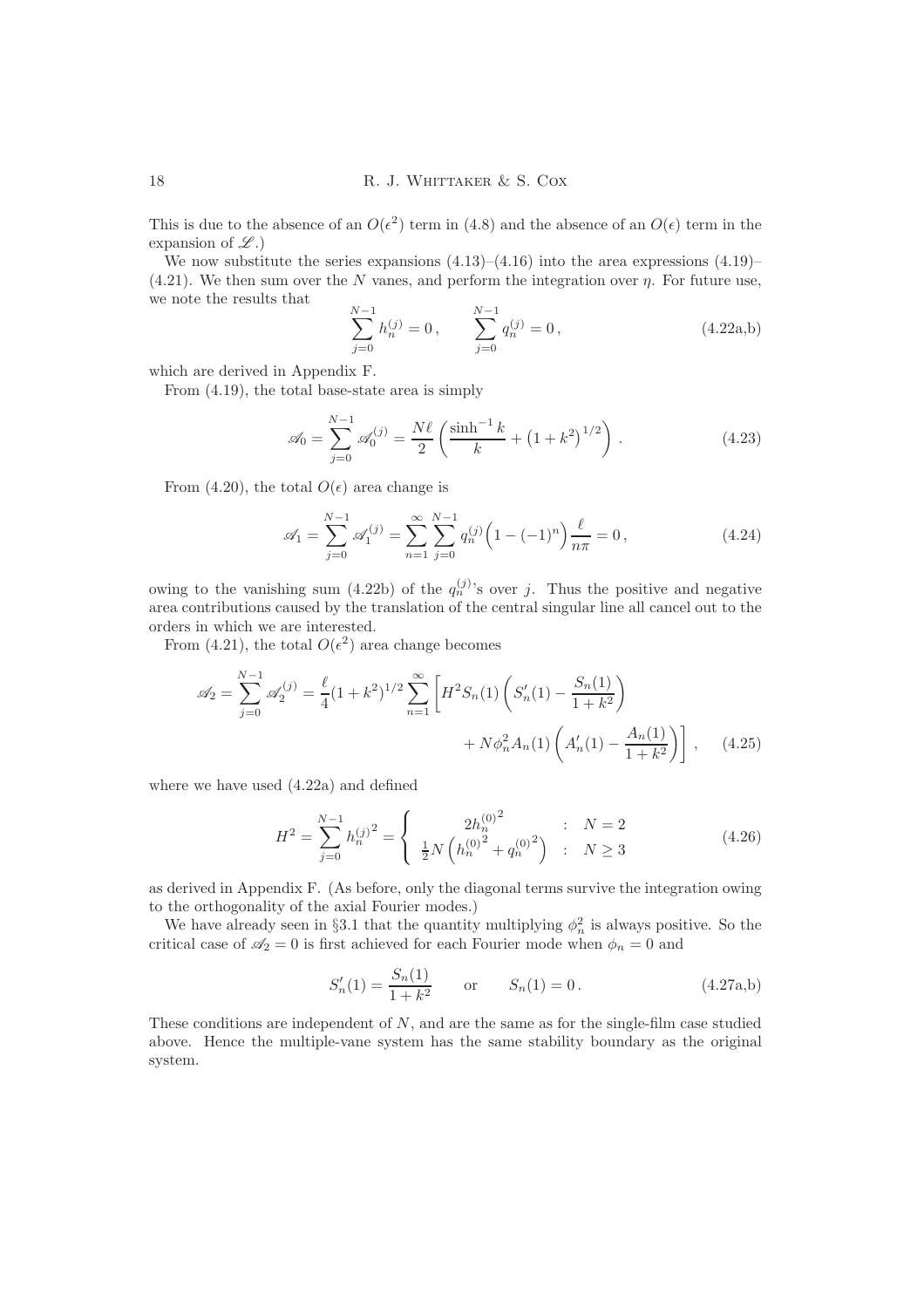#### 5. Conclusions

In this paper, we have presented a mathematical theory to describe the surface-tensiondriven stability of helicoidal surfaces inside a circular cylinder, as shown in Fig. 1. The key parameters are the aspect ratio  $\ell$  (height H divided by radius R) and the total twist angle  $\theta$  between the two ends.

The method we use in  $\S2$  and  $\S3$  is to find the most unstable perturbation to the surface and then to look for the critical cases in which this perturbation results in no change to the overall surface area. By using separation of variables, the problem is reduced to solving a one-dimensional second-order ODE in the radial coordinate, which can be carried out numerically. Our results for the stability boundary in  $\theta-\ell$  space are in good agreement with those obtained previously by Cox  $\&$  Jones (4) via full numerical simulations (Fig. 4).

Asymptotic expansions of the stability boundary and the critical perturbation surfaces have also been obtained for large and small values of the helicity parameter  $k = \theta/\ell$ . These show that two different instability mechanisms operate as the total twist  $\theta$  varies. For small and moderate  $\theta$ , the obvious mechanism of normal displacements that save area due to the converging cylindrical walls operates. But for larger  $\theta$ , internal perturbations to the surface are sufficient, even in the absence of any savings from the cylinder walls.

This second mechanism is confirmed by computing the stability boundary for perturbations where there is no area saving from the walls (Fig. 6). The critical angle is close to the previous case for  $\ell \ll 1$ , but behaves differently as  $\ell$  increases, varying monotonically between  $\theta = \pi$  as  $\ell \to 0$  and  $\theta = \pi/\sqrt{2}$  as  $\ell \to \infty$ .

We also consider the case of multiple vanes, arranged symmetrically about a central axis, as studied by  $\text{Cox } \& \text{ Jones (4) (Fig. 1b).}$  Their numerical and experimental results suggested that the stability boundary was the same as (or at least very close to) that of the single vane case. In §4, we have proved mathematically that the stability problem for the multiple-vane case is equivalent to the single-vane case, and hence the stability boundaries are identical. Physically this is due to the fact that  $O(\epsilon)$  changes in area due to the displacement of the central singular line (a Plateau border for the case  $N = 3$ ) all cancel out to sufficiently high accuracy. The overall area changes are still dominated by deformations in the film surfaces and the moving contact line with the cylinder walls, which are described by the same equations.

The stability boundary for the case of no wall area saving is likely to be more relevant to the case of Plateau borders in foams (the original motivation for the work of Cox & Jones (4)) as there will be no such savings as each surface from the Plateau border in question joins other Plateau borders elsewhere in the form. The effect of the neighbouring borders should act to increase the stability as they provide an anchoring effect. Applying the nowall-area-saving boundary to the three-vane problem suggests that Plateau borders will always be stable for total twists  $\theta \leq \pi/\sqrt{2}$ . Above this limit, it will depend on the length of the border (longer borders being more unstable) and the detailed interactions with the neighbouring borders. But internal instabilities are at least possible for  $\theta > \pi/\sqrt{2}$ .

### Acknowledgements

SC acknowledges financial support from the FP7 IAPP project HYDROFRAC (PIAP-GA-2009-251475), and also thanks K. Brakke for assistance with the Surface Evolver software.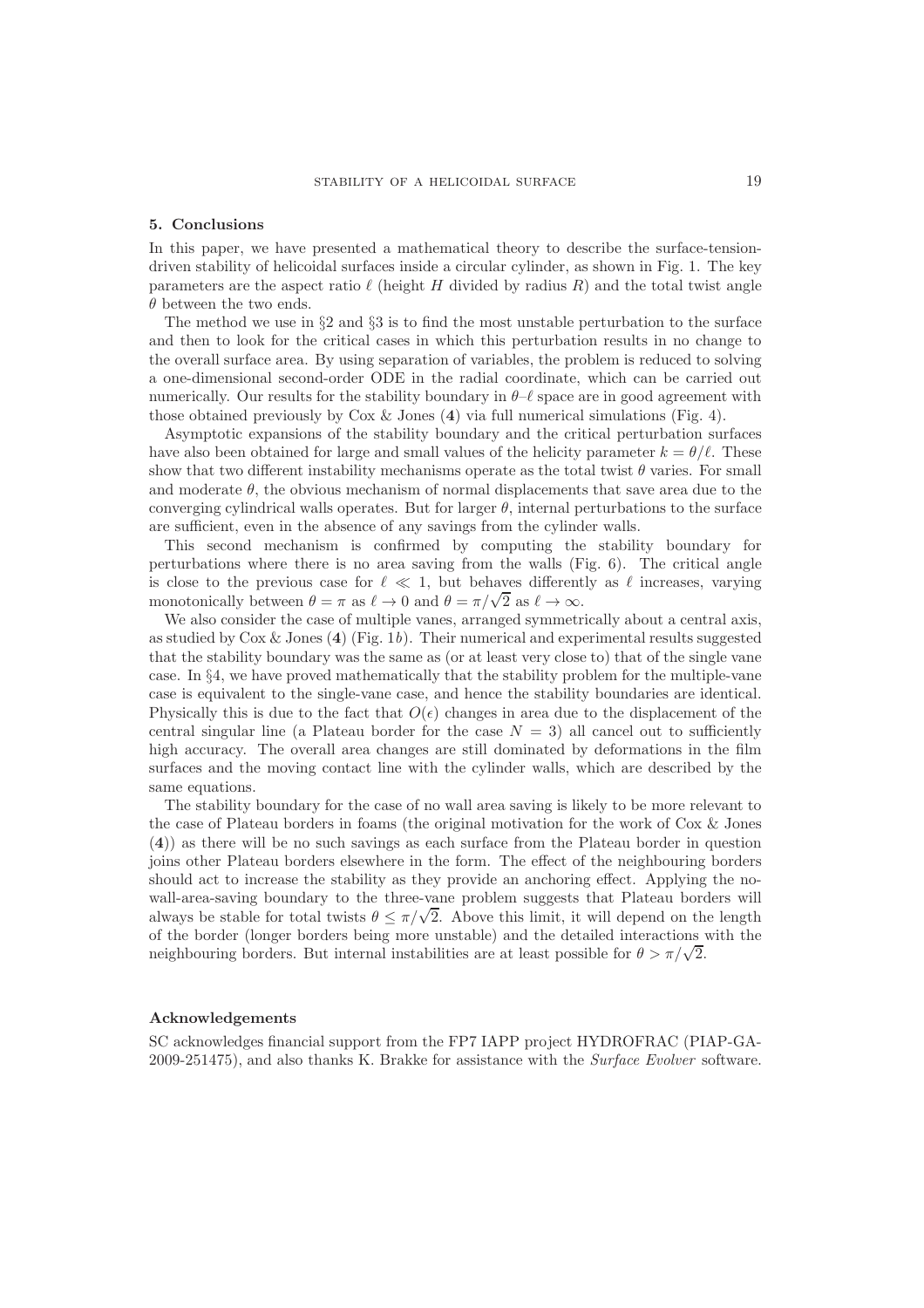# References

- 1. J. A. F. Plateau, Statique Expérimentale et Théorique des Liquides soumis aux Seules Forces Moléculaires. Gauthier–Villars, Paris (1873).
- 2. J. E. Taylor, The structure of singularities in soap-bubble-like and soap-film-like minimal surfaces. Anal. Math. 103 (1967) 489–539.
- 3. D. Weaire, M. F. Vaz, P. I. C. Teixeira and M. A. Fortes, Instabilities in liquid foams. Soft Matter 3 (2007) 47–57.
- 4. S. J. Cox and S. A. Jones, Instability of stretched and twisted soap films in a cylinder. J. Engr Math. 86 (2014) 1–7.
- 5. K. Brakke, The Surface Evolver. Expt Math. 1 (1992) 141–165.

# APPENDIX A

# Proof that solutions to (2.19) have minimal area for  $\theta < \Theta^0$

In this appendix, we prove that when  $\theta < \Theta^0(\ell)$ , perturbations that satisfy (2.19) and (2.4) attain the minimum surface area at  $O(\epsilon^2)$  of any perturbation that satisfies the same Dirichlet boundary conditions at  $\xi = \pm 1$  and  $\eta = 0, \ell$ . This result is used in the proof of the stability boundary in §3.2.

Let  $\zeta^*(\xi, \eta)$  be a perturbation that satisfies the pinned diameter conditions (2.4) and the field equation (2.19). Now consider a general perturbation  $\zeta(\xi, \eta)$  which satisfies (2.4) and has  $\zeta(\pm 1, \eta)$  =  $\zeta^*(\pm 1, \eta)$ . We now define  $\zeta'(\xi, \eta)$  by writing

$$
\zeta(\xi,\eta) = \zeta^*(\xi,\eta) + \delta \zeta'(\xi,\eta), \qquad (A.1)
$$

where  $\delta > 0$  is an arbitrary scale. We therefore have  $\zeta'(\xi,0) = \zeta'(\xi,\ell) = 0$  and  $\zeta'(\pm 1,\eta) = 0$ . We now consider the  $O(\epsilon^2)$  area change  $\mathscr{A}_2 \equiv \mathscr{A}_2^{(w)} + \mathscr{A}_2^{(s)}$  under the general perturbation ζ, and relate it to the same change under  $\zeta^*$ .

The area change  $\mathscr{A}_2^{(w)}$  is defined in (2.16). With the boundary conditions  $\zeta_{\pm} \equiv \zeta(\pm 1, \eta)$  fixed,  $\mathscr{A}_2^{(w)}$  for the  $\zeta$  surface is constant, and equal to that for the  $\zeta^*$  surface. We therefore need only consider  $\mathscr{A}_2^{(s)}$ , as defined in (2.15), where  $\mathscr{L}_2$  is given by (2.21). Expanding  $\zeta$  using (A.1) we find that

$$
\mathscr{A}_2^{(s)} = \int_0^\ell \int_{-1}^1 \mathscr{L}_2(\xi, \eta; \zeta) \, d\xi \, d\eta = I_0 + \delta I_1 + \delta^2 I_2 \,, \tag{A.2}
$$

where

$$
I_0 = \int_0^\ell \int_{-1}^1 \mathcal{L}_2(\xi, \eta; \zeta^*) \, d\xi \, d\eta \,, \tag{A.3}
$$

$$
I_{1} = \int_{0}^{\ell} \int_{-1}^{1} \left[ \frac{\partial \zeta'}{\partial \xi} \frac{\partial \mathcal{L}_{2}}{\partial \zeta_{\xi}} + \frac{\partial \zeta'}{\partial \eta} \frac{\partial \mathcal{L}_{2}}{\partial \zeta_{\eta}} + \zeta' \frac{\partial \mathcal{L}_{2}}{\partial \zeta} \right]_{\zeta = \zeta^{*}} d\xi d\eta,
$$
  
= 
$$
\int_{0}^{\ell} \int_{-1}^{1} \zeta' \left[ -\frac{d}{d\xi} \left( \frac{\partial \mathcal{L}_{2}}{\partial \zeta_{\xi}} \right) - \frac{d}{d\eta} \left( \frac{\partial \mathcal{L}_{2}}{\partial \zeta_{\eta}} \right) + \frac{\partial \mathcal{L}_{2}}{\partial \zeta} \right]_{\zeta = \zeta^{*}} d\xi d\eta,
$$
(A.4)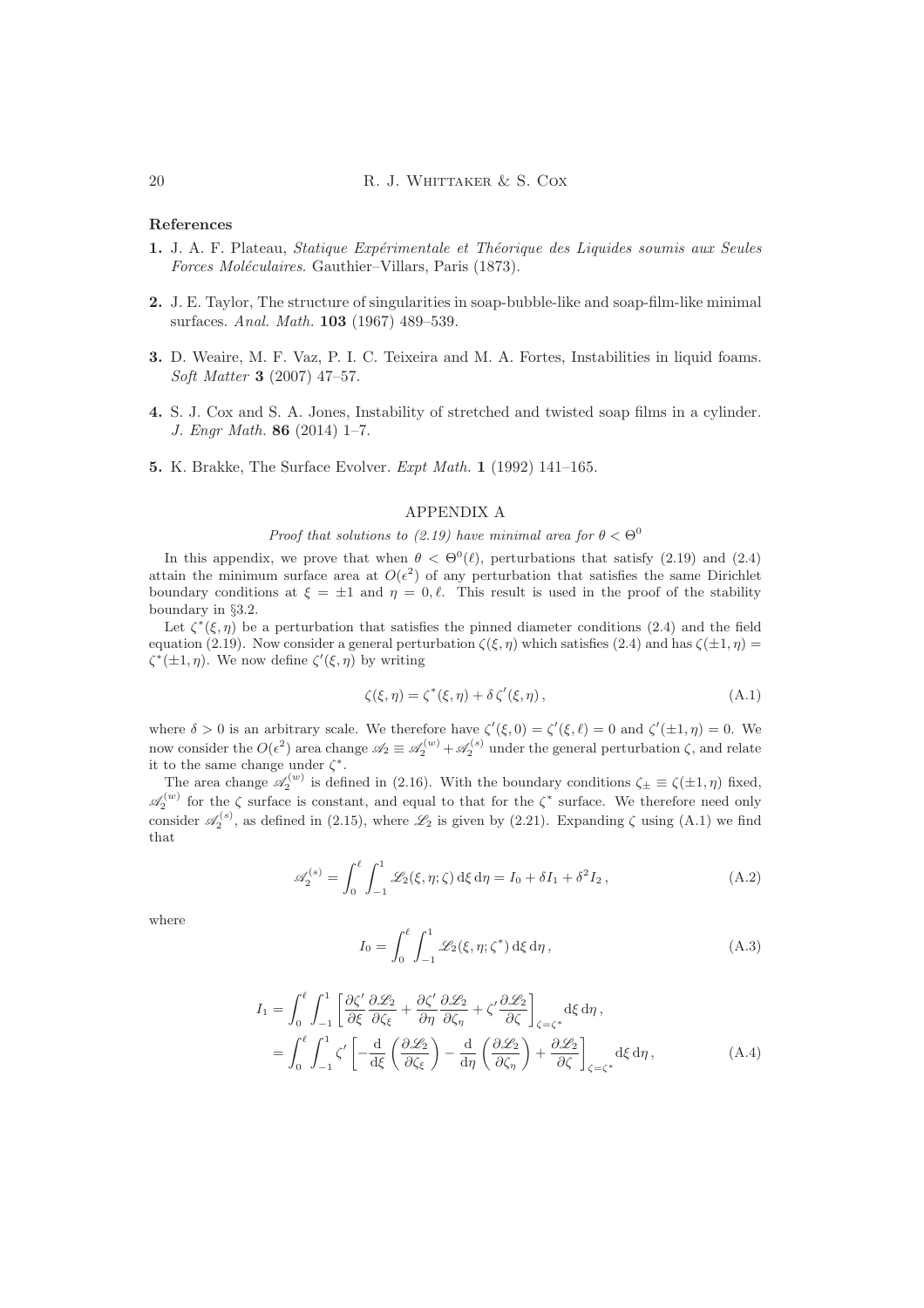(using integration by parts), and

$$
I_2 = \frac{1}{2} \int_0^{\ell} \int_{-1}^1 \left[ \left( \frac{\partial \zeta'}{\partial \xi} \right)^2 \frac{\partial^2 \mathcal{L}_2}{\partial \zeta_{\xi}^2} + \left( \frac{\partial \zeta'}{\partial \eta} \right)^2 \frac{\partial^2 \mathcal{L}_2}{\partial \zeta_{\eta}^2} + \zeta'^2 \frac{\partial^2 \mathcal{L}_2}{\partial \zeta^2} \right]_{\zeta = \zeta^*} d\xi d\eta,
$$
  
= 
$$
\int_0^{\ell} \int_{-1}^1 \mathcal{L}_2(\xi, \eta; \zeta') d\xi d\eta.
$$
 (A.5)

The first integral  $I_0$  is simply the value of  $\mathscr{A}_2^{(s)}$  under the perturbation  $\zeta^*$ . The second integral  $I_1$  vanishes because  $\zeta^*$  satisfies the Euler–Lagrange equation (2.17) as it is equivalent to (2.19). The difference in area between the  $\zeta$  and  $\zeta^*$  surfaces is therefore controlled entirely by the third integral  $I_2$ . This is seen to be equal to the  $O(\epsilon^2)$  area change under  $\zeta'$ , where  $\zeta'$  is regarded as a direct perturbation from the base state.

For  $\zeta^*$  to attain the minimum area over all surfaces  $\zeta$  satisfying  $\zeta(\pm 1, \eta) = \zeta^*(\pm 1, \eta)$ , we must show that  $I_2$  is always positive for any  $\zeta'$  satisfying  $\zeta'(\pm 1, \eta) = 0$ . This is certainly the case at  $\theta = 0$ , for then we are dealing with perturbations to a rectangular planar surface with all four edges fixed.

Now consider the region of  $\theta-\ell$  space where this continues to hold. On the boundary of this region, we must have a deformation  $\zeta'$  which has zero area change, and no deformations with a strictly negative area change. Hence the  $\zeta'$  which has zero area change must be minimal, and therefore must satisfy  $(2.19)$ . We have already seen above that the only solutions of  $(2.19)$  with  $\zeta(\pm 1, \eta) = 0$  are composed of symmetric modes that lie on the lines  $\theta = n\Theta^0(\ell/n)$ .

Continuing upwards from  $\theta = 0$ , we see from Fig. 3 that the first boundary we meet is the  $n = 1$ curve  $\theta = \Theta^0(\ell)$ . Thus for  $\theta < \Theta^0(\ell)$ , all perturbations  $\zeta'$  satisfying  $\zeta'(\pm 1, \eta) = 0$  result in positive area changes. Hence within this region  $I_2$  is positive, and the solution  $\zeta^*$  has the minimal area.

#### APPENDIX B

#### Numerical Simulations

The numerical simulations of the stability of a single film inside a cylinder, shown in Fig. 4, were performed using Surface Evolver  $(5)$ . Following Cox & Jones  $(4)$ , the two ends of the surface are fixed on diameters at  $z = 0$  and  $z = \ell$  with relative twist  $\theta = k\ell$ , and the two sides are constrained to move on a cylinder  $x^2 + y^2 = 1$ . Minimizing the area of the film causes the film to meet the curved cylinder wall normally when a stable configuration exists. The stability boundary was found by fixing  $\ell$  and gradually increasing  $\theta$  from zero in small steps, minimizing area at each step, until the lowest eigenvalue of the Hessian became negative, indicating instability.

The data shown in Fig. 4 were generated with a higher level of refinement (more triangles representing the surface) and smaller steps in twist angle between each minimization than in  $(4)$ , evident in the better agreement with the theory at low  $\ell$ .

To simulate the case of a single film without the area saving from the curved cylindrical wall, the constraint of contact with the cylindrical wall must be replaced by a constraint of contact with a new wall. The shape of this wall must ensure that there are no area losses or gains at the edge when the film is displaced from its initial helicoidal configuration. Such a wall must therefore be normal to the initial helicoidal surface at its edges. See Fig. 2.

The two walls (one for each edge of the initial helicoid) can be described parametrically, with the equations deduced from (2.3). We take  $\xi = \pm 1$  to place us on the two edges of the initial helicoid, and (without loss of generality) we set  $\epsilon = 1$ . Then varying  $\eta$  and  $\zeta$  moves x along the edge and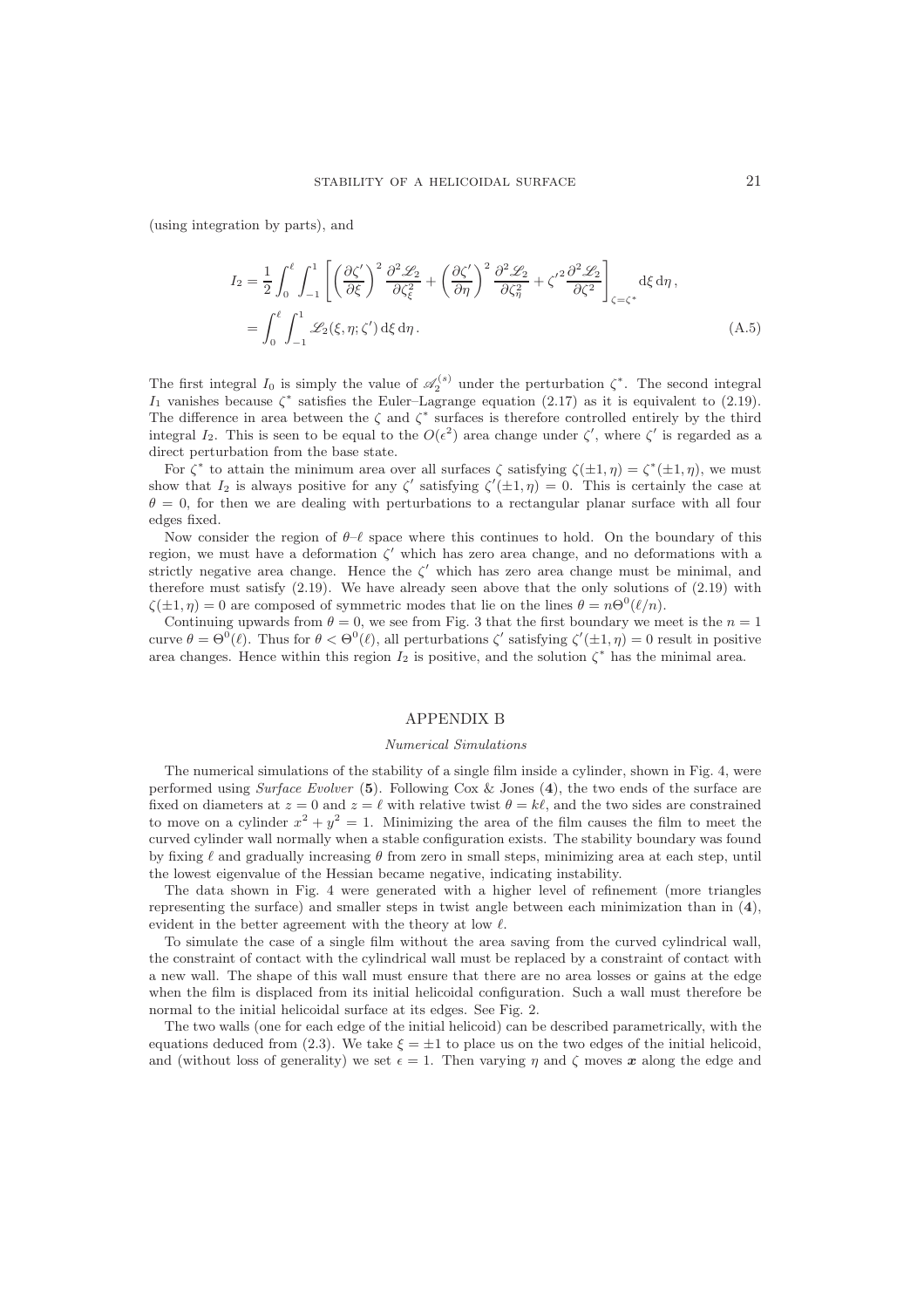normal to the helicoid respectively. Hence the walls are given parametrically by

$$
x(\eta, \zeta) = \pm \cos(k\eta) - \frac{\zeta \sin(k\eta)}{(1 + k^2)^{1/2}}
$$
 (B.1)

$$
y(\eta, \zeta) = \pm \sin(k\eta) + \frac{\zeta \cos(k\eta)}{(1 + k^2)^{1/2}}
$$
(B.2)

$$
z(\eta, \zeta) = \eta \mp \frac{k\zeta}{(1 + k^2)^{1/2}}.
$$
 (B.3)

For computational efficiency, the wall surfaces are each written as a one-parameter family of curves, with  $\eta$  parameterizing the family member and  $\zeta$  parameterizing the position along each curve. Each edge vertex of the surface tessellation is then constrained to move on one curve from the family, i.e. with its value of  $\eta$  fixed.

The shape of the boundary walls now depends on the parameter  $k = \theta/\ell$ , so if  $\theta$  is varied while  $\ell$  is held fixed, the shape will change. When determining the stability boundary, it was therefore more convenient to fix k and vary  $\ell$ , with  $\theta = k\ell$  varying accordingly. The simulation results for this case are shown in Fig. 6.

# APPENDIX C

# Asymptotic solution for  $k \gg 1$

As  $k \to \infty$ , our numerical results for the stability boundary (see §3.1) suggest that  $\ell \to 0$  and  $\theta$ tends to a finite limit, close to  $\pi$ . We verify that these limits are exact by calculating an asymptotic solution for  $k \gg 1$ .

For  $\xi = O(1)$  in the ODE (2.23), the dominant terms as  $k \to \infty$  are  $O(k^2)$ , which suggests we would need to take  $\ell = O(k^{-1})$  to retain any  $\ell$ -dependence in the equation. There is also another distinguished length scale, namely  $\xi = O(k^{-1})$ . On this scale, the dominant terms are again  $O(k^2)$ , and we need to take  $\ell = O(k^{-1})$  to retain the  $\ell$ -dependence.

We now consider a matched asymptotic expansion for  $k \gg 1$ . We guess that the limiting value of the critical  $\theta$  is  $n\pi$ , and thus write

$$
\ell = \frac{\theta}{k} = \frac{n\pi}{k} \left( 1 + \alpha k^{-2} + \dots \right),\tag{C.1}
$$

for some constant  $\alpha$ . We now consider separate solutions to (2.23) for  $\xi = O(1)$  and  $\xi = O(k^{-1})$ .

#### C.1 Outer solution for  $\xi = O(1)$

The governing equation (2.23) can be written as

$$
(\xi^2 + k^{-2})X'' + \xi X' + 2k^{-2}(\xi^2 + k^{-2})^{-1}X - (1 + \alpha k^{-2} + ...)^{-2}X = 0,
$$
 (C.2)

and, from (2.26a), we have the outer boundary condition

$$
X'(1) = k^{-2} (1 + k^{-2})^{-1} X(1).
$$
 (C.3)

We then write

$$
X(\xi) = \frac{1}{k} \Big( X_1(\xi) + k^{-2} X_3(\xi) + \ldots \Big) \tag{C.4}
$$

(The initial factor of  $k^{-1}$  is to aid matching with the  $O(1)$  inner solution for X, which, as we shall see below, decays like  $(k\xi)^{-1}$  as  $\xi \to \infty$ .)

At  $O(k^{-1})$ , (C.2) and (C.3) become

$$
\xi^2 X_1'' + \xi X_1' - X_1 = 0, \qquad X_1'(1) = 0. \tag{C.5a,b}
$$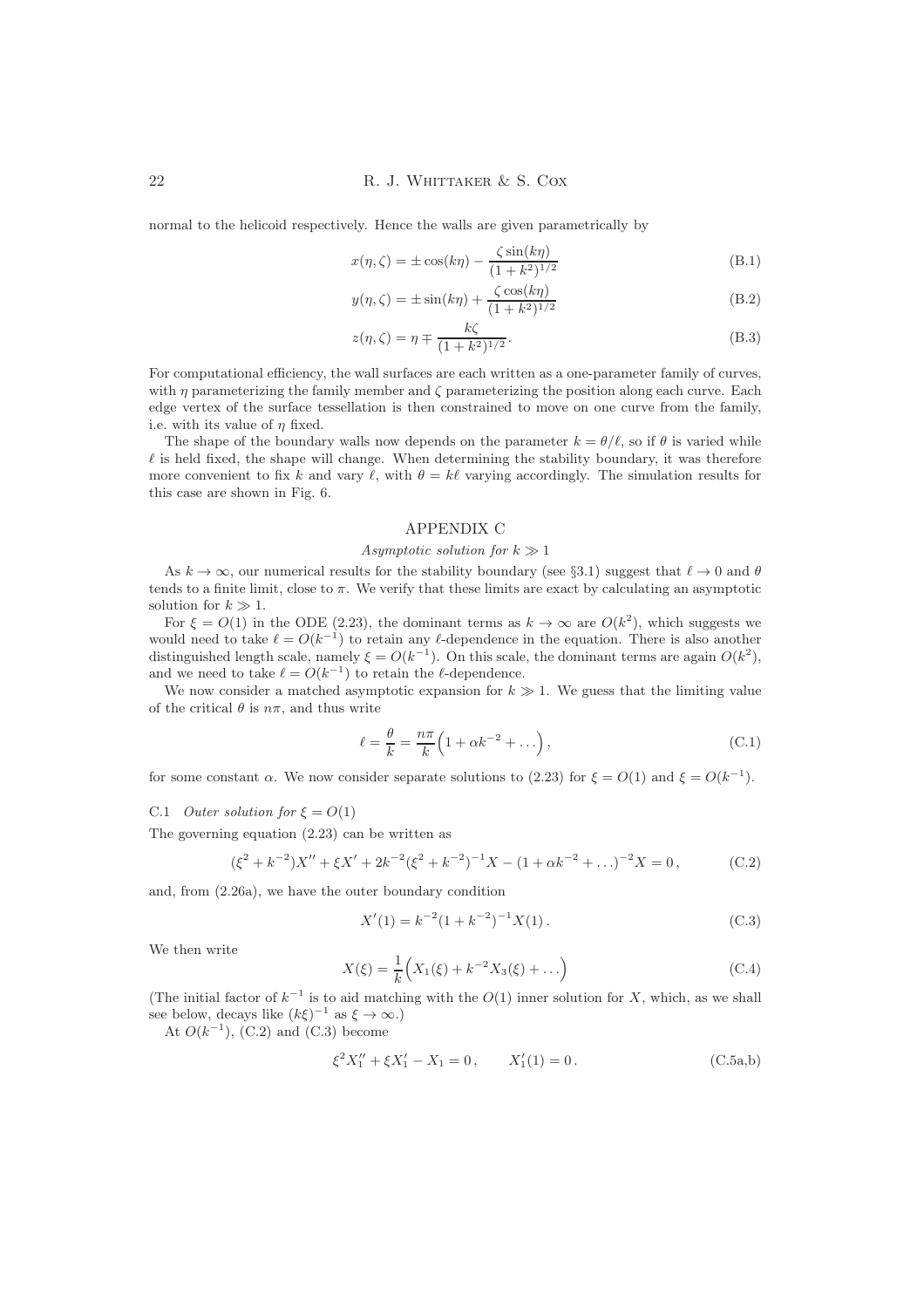Since the equation is linear and homogeneous in  $\xi$ , we look for solutions that are the sum of terms proportional to powers of  $\xi$ . The particular solution that satisfies the equation and boundary condition (C.5) is found to be

$$
X_1 = A\left(\frac{1}{\xi} + \xi\right),\tag{C.6}
$$

where A is an unknown constant that will be determined later by matching.

At  $O(k^{-3})$  we have

$$
\xi^2 X_3'' + \xi X_3' - X_3 = -\left[X_1'' + 2\xi^{-2} X_1 + 2\alpha X_1\right]
$$
  
= -4A\xi^{-3} - 2A(1 + \alpha)\xi^{-1} - 2\alpha A\xi, (C.7)

subject to

$$
X_3'(1) = X_1(1) \Rightarrow X_3'(1) = 2A.
$$
 (C.8)

Since  $\xi^{\pm 1}$  are solutions of the homogeneous equation, we seek a solution of the form

$$
X_3(\xi) = \left( C\xi^{-1} + D\xi \right) + \left( E\xi^{-3} + F\xi^{-1} \log \xi + G\xi \log \xi \right). \tag{C.9}
$$

The constants  $E, F$ , and  $G$  are found by insisting the solution satisfies (C.7), while the boundary condition  $(C.8)$  gives a relationship between C and D. We find

$$
X_3(\xi) = C(\xi^{-1} + \xi) - \frac{1}{2}A\xi^{-3} + (1 + \alpha)A\xi^{-1}\log\xi - \alpha A\xi\log\xi - \frac{1}{2}A\xi.
$$
 (C.10)

The remaining constant C will be determined by matching with the inner solution.

C.2 Inner solution for  $\xi = O(k^{-1})$ 

We write  $\xi = k^{-1}\hat{\xi}$  and  $X(\xi) = \hat{X}(\hat{\xi})$ . The governing equation (2.23) then becomes

$$
(1 + \hat{\xi}^2)\hat{X}'' + \hat{\xi}\hat{X}'_n + \left(\frac{2}{1 + \hat{\xi}^2} - (1 + \alpha k^{-2} + \ldots)^{-2}\right)\hat{X} = 0.
$$
 (C.11)

From (2.24a) and (2.24b), the boundary conditions at  $\hat{\xi} = 0$  are

$$
\hat{X}(0) = 1, \qquad \hat{X}'(0) = 0.
$$
 (C.12a,b)

We then write

$$
\hat{X}(\hat{\xi}) = \hat{X}_0(\hat{\xi}) + k^{-2}\hat{X}_2(\hat{\xi}) + \dots
$$
\n(C.13)

At  $O(1)$  in k,  $(C.11)$  and  $(C.12)$  become

$$
(1 + \hat{\xi}^2)\hat{X}_0'' + \hat{\xi}\hat{X}_0' + \left(\frac{2}{1 + \hat{\xi}^2} - 1\right)\hat{X}_0 = 0, \qquad (C.14)
$$

subject to

$$
\hat{X}_0(0) = 1, \qquad \hat{X}'_0(0) = 0.
$$
\n(C.15a,b)

We notice that this system has an exact solution

$$
\hat{X}_0(\hat{\xi}) = \left(1 + \hat{\xi}^2\right)^{-1/2}.
$$
\n(C.16)

Since we have a second-order equation with two independent boundary conditions, this solution is unique. The fact that this solution decays as  $\hat{\xi} \to \infty$  (which enables matching with the outer solution) validates our choice of leading-order constant in the expansion (C.1).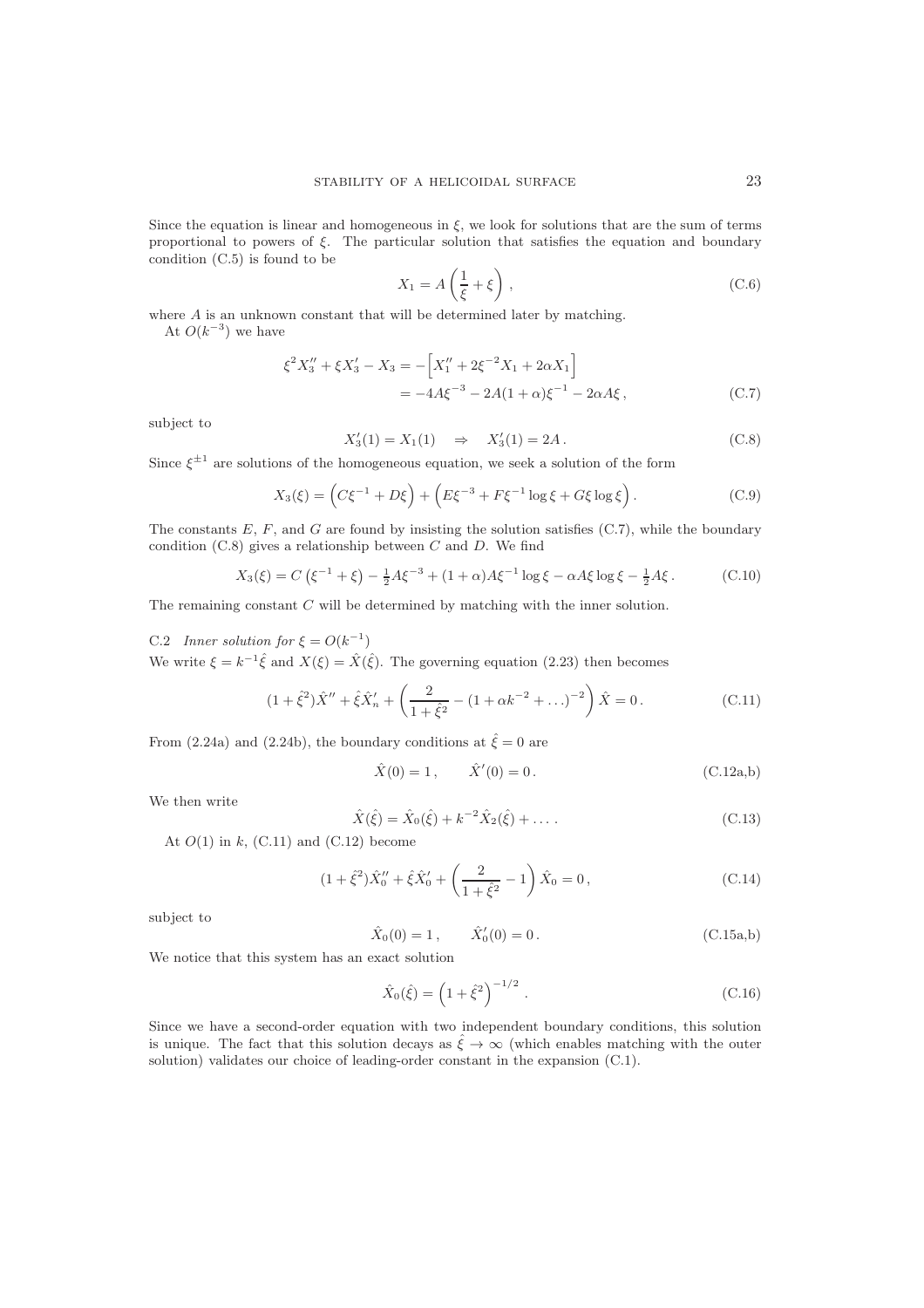At  $O(k^{-2})$ , (C.11) and (C.12) become

$$
(1 + \hat{\xi}^2) \hat{X}_2'' + \hat{\xi} \hat{X}_2' + \left(\frac{2}{1 + \hat{\xi}^2} - 1\right) \hat{X}_2 = -2\alpha_2 \hat{X}_0,
$$
  
= 
$$
-\frac{2\alpha}{(1 + \hat{\xi}^2)^{1/2}}
$$
(C.17)

subject to

$$
\hat{X}_2(0) = 0, \qquad \hat{X}'_2(0) = 0.
$$
\n(C.18)

We can make progress here by writing

$$
\hat{X}_2(\hat{\xi}) = \left(1 + \hat{\xi}^2\right)^{-1/2} f(\hat{\xi})
$$
\n(C.19)

Substituting (C.19) into (C.17), the equation for  $f(\hat{\xi})$  is then

$$
f'' - \frac{\hat{\xi}}{1 + \hat{\xi}^2} f' = -\frac{2\alpha}{1 + \hat{\xi}^2}
$$
 (C.20)

subject to  $f(0) = f'(0) = 0$ . An integrating factor can be employed to transform the equation to

$$
\frac{\mathrm{d}}{\mathrm{d}\hat{\xi}} \left[ \frac{1}{(1+\hat{\xi}^2)^{1/2}} f'(\hat{\xi}) \right] = -\frac{2\alpha}{(1+\hat{\xi}^2)^{3/2}},\tag{C.21}
$$

and thence

$$
f'(\hat{\xi}) = -2\alpha (1 + \hat{\xi}^2)^{1/2} \int_0^{\hat{\xi}} \frac{1}{(1+t^2)^{3/2}} dt = -2\alpha (1 + \hat{\xi}^2)^{1/2} \left[ \frac{t}{(1+t^2)^{1/2}} \right]_0^{\hat{\xi}} = -2\alpha \hat{\xi}, \qquad (C.22)
$$

where we applied the boundary condition  $f'(0) = 0$  to arrive at the definite integral. Integrating once more, and applying the condition  $f(0) = 0$ , we obtain

$$
f(\hat{\xi}) = -\alpha \hat{\xi}^2. \tag{C.23}
$$

Hence

$$
\hat{X}_2(\hat{\xi}) = -\frac{\alpha \hat{\xi}^2}{\left(1 + \hat{\xi}^2\right)^{1/2}}.
$$
\n(C.24)

# C.3 Matching at intermediate  $\xi$

We introduce an intermediate variable  $x = k^{-1/2} \hat{\xi} = k^{1/2} \xi$ , and consider the expansion of both the inner and outer solutions at  $x = O(1)$ . The outer solution (C.4) is asymptotically

$$
X \sim k^{-1/2} \left(\frac{A}{x}\right) + k^{-3/2} \left(Ax - \frac{A}{2x^3}\right) + O(k^{-5/2}),
$$
 (C.25)

while the inner solution (C.13) is

$$
\hat{X} \sim \hat{\xi}^{-1} \left( 1 + \hat{\xi}^{-2} \right)^{-1/2} - \alpha k^{-2} \hat{\xi} \left( 1 + \hat{\xi}^{-2} \right)^{-1/2} + \dots
$$

$$
\sim k^{-1/2} \left( \frac{1}{x} \right) + k^{-3/2} \left( -\frac{1}{2x^3} - \alpha x \right) + O(k^{-5/2}). \tag{C.26}
$$

Matching at  $O(k^{-1/2})$  we must take  $A = 1$ , and matching at  $O(k^{-3/2})$  we find  $\alpha = -1$ . (The constant C would be found by matching at  $O(k^{-5/2})$ , but it is not needed for our purposes.)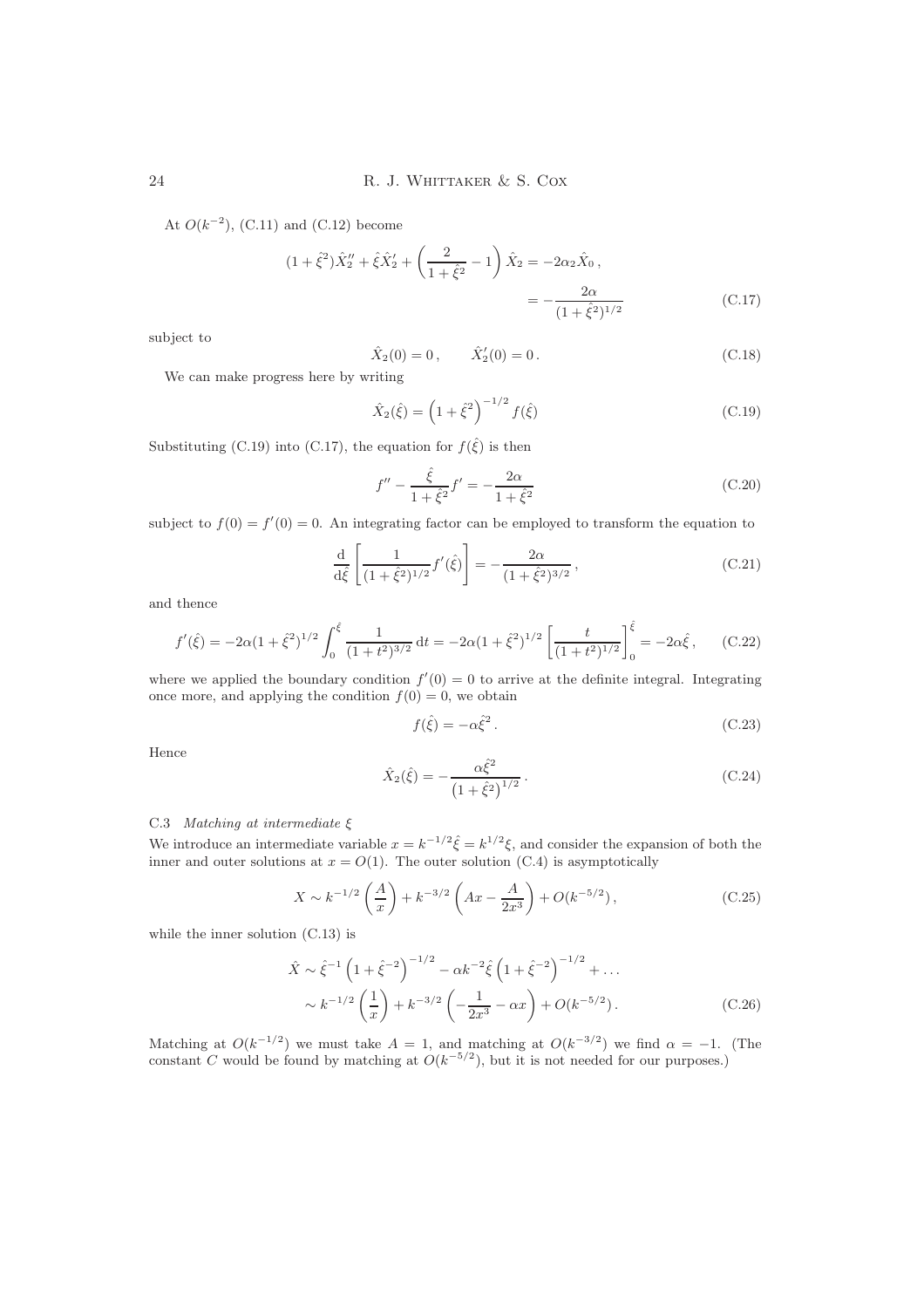C.4 Asymptotic expression for  $\theta(\ell)$ 

Putting  $\alpha = -1$  in (C.1) we have

$$
\theta = n\pi \left( 1 - k^{-2} + O(k^{-4}) \right). \tag{C.27}
$$

Now

$$
k = \frac{\theta}{\ell} = \frac{n\pi}{\ell} \left( 1 + O(k^{-2}) \right) = \frac{n\pi}{\ell} \left( 1 + O(\ell^2) \right),\tag{C.28}
$$

and so we obtain

$$
\theta = n\pi \left( 1 - \frac{\ell^2}{n^2 \pi^2} + O(\ell^4) \right). \tag{C.29}
$$

# APPENDIX D

# Asymptotic solution for  $k \ll 1$

As  $k \to 0$ , the numerical results for the stability boundary suggest that  $L = \ell/n$  tends to a constant, with an  $O(k^2)$  residual. We therefore assume expansions of the form

$$
X(\xi) = X_0(\xi) + k^2 X_2(\xi) + k^4 X_4(\xi) + \dots, \qquad \ell = \frac{n\pi}{\lambda} \Big( 1 + \alpha k^2 + \dots \Big), \tag{D.1a,b}
$$

where the functions  $X_n(\xi)$  and coefficients  $\lambda$  and  $\alpha$  are to be found.

We substitute these expressions in to the governing equation  $(2.23)$  and boundary conditions  $(2.24a)$ ,  $(2.24b)$  and  $(2.26a)$  and expand in powers of k. We obtain

$$
(1 + k^{2} \xi^{2}) \left( X_{0}'' + k^{2} X_{2}'' + \ldots \right) + k^{2} \xi \left( X_{0}' + \ldots \right) + 2k^{2} (1 + \ldots) \left( X_{0} + \ldots \right)
$$

$$
- \lambda^{2} (1 - 2\alpha k^{2} + \ldots) \left( X_{0} + k^{2} X_{2} + \ldots \right) = 0, \qquad (D.2)
$$

subject to

$$
X_0(0) + k^2 X_2(0) + \ldots = 1, \qquad X'_0(0) + k^2 X'_2(0) + \ldots = 0, \tag{D.3a,b}
$$

$$
X'_0(1) + k^2 X'_2(1) + \dots = (1 - k^2 + \dots)(X_0(1) + k^2 X_2(1) + \dots).
$$
 (D.3c)

D.1 The leading-order system for  $X_0(\xi)$ 

At 
$$
O(k^0)
$$
, the governing equation (D.2) becomes

$$
X_0'' - \lambda^2 X_0 = 0, \tag{D.4}
$$

subject to

$$
X_0(0) = 1
$$
,  $X'_0(0) = 0$ ,  $X'_0(1) = X_0(1)$ ,   
(D.5a-c)

from (D.3).

The solution of (D.4) subject to (D.5a,b) is

$$
X_0(\xi) = \cosh \lambda \xi. \tag{D.6}
$$

Applying (D.5c) we find that we must have

$$
\lambda = \coth \lambda. \tag{D.7}
$$

This equation defines  $\lambda$ , and is the same condition as found by Cox & Jones (4). There is a single positive solution, which is found numerically to be

$$
\lambda = 1.19968\ldots\,. \tag{D.8}
$$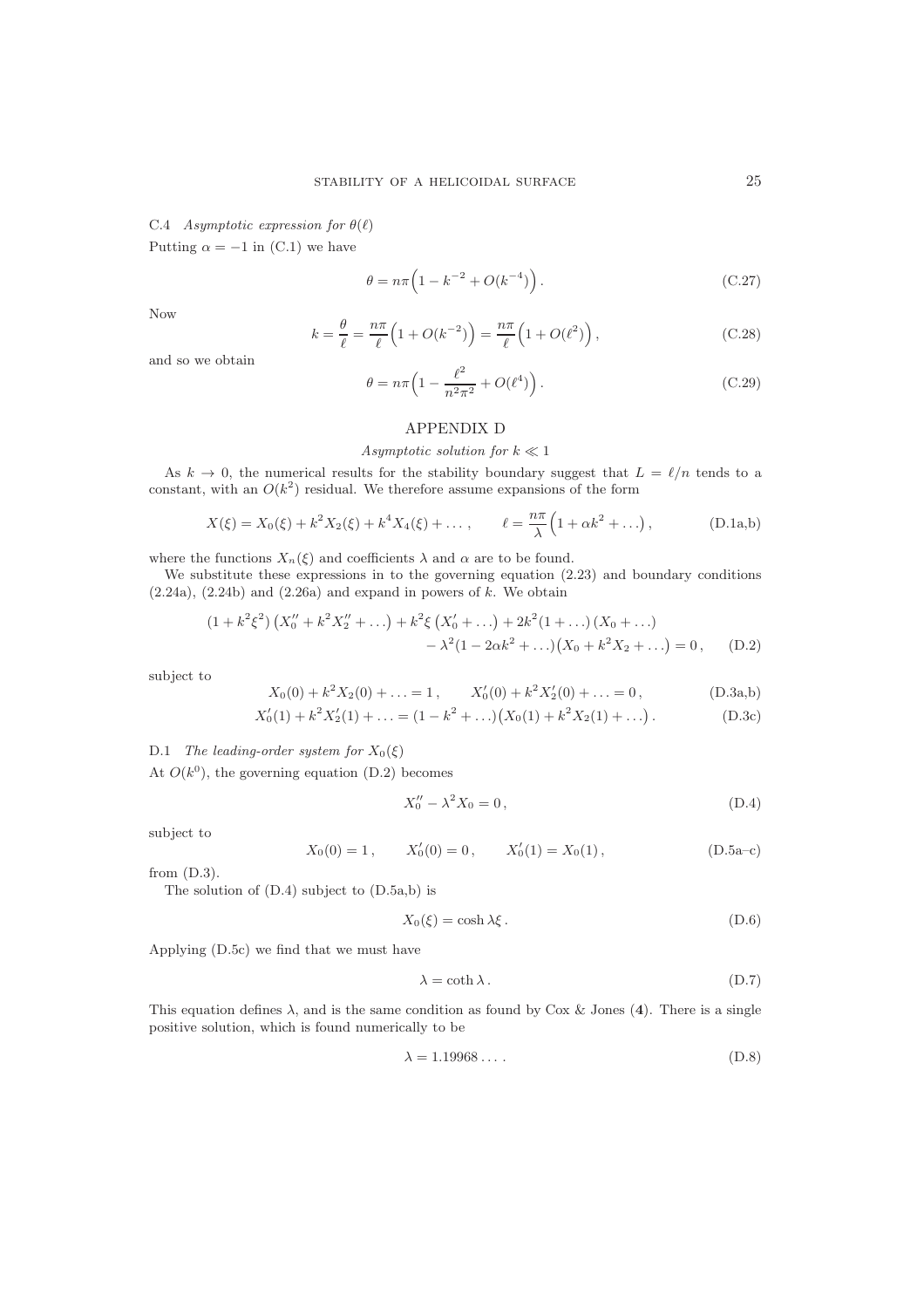# D.2 The first-order system for  $X_2(\xi)$

At  $O(k^2)$  the governing equation (D.2) becomes

$$
X_2'' - \lambda^2 X_2 = -\left[\xi^2 X_0'' + \xi X_0 + 2X_0 + 2\alpha \lambda^2 X_0\right]
$$
  
= -\left[\lambda^2 \xi^2 \cosh \lambda \xi + \lambda \xi \sinh \lambda \xi + 2(1 + \alpha \lambda^2) \cosh \lambda \xi\right], (D.9)

subject to

$$
X_2(0) = 0
$$
,  $X'_2(0) = 0$ ,  $X'_2(1) - X_2(1) = -X_0(1) = -\cosh \lambda$ , (D.10a-c)

from (D.3).

From (D.10b) and the forcing in (D.9),  $X_2$  must be even in  $\xi$ . Motivated by the complementary function for (D.9) and the inhomogeneous forcing, we seek a solution of the form

$$
X_2(\xi) = A\xi^3 \sinh \lambda \xi + B\xi^2 \cosh \lambda \xi + C\xi \sinh \lambda \xi + D \cosh \lambda \xi. \tag{D.11}
$$

To satisfy the equation (D.9) and the first boundary condition (D.10a), we find that we need to take

$$
A = \frac{\lambda}{6}, \qquad B = 0, \qquad C = -\frac{1}{\lambda} - \alpha \lambda, \qquad D = 0.
$$
 (D.12a-d)

Applying the final boundary condition (D.10c), we obtain

$$
\alpha = -\frac{2 + \lambda^2}{6\lambda^2} = -0.39827\ldots
$$
 (D.13)

# D.3 Asymptotic expression for  $\theta(\ell)$

Using the value (D.13) for  $\alpha$  in (D.1b) we have

$$
\ell = \frac{n\pi}{\lambda} \left( 1 - \frac{2 + \lambda^2}{6\lambda^2} k^2 + O(k^4) \right) \tag{D.14}
$$

Now

$$
k = \frac{\theta}{\ell} = \frac{\lambda \theta}{n\pi} \left( 1 + O(k^2) \right) = \frac{\lambda \theta}{n\pi} \left( 1 + O(\theta^2) \right). \tag{D.15}
$$

Hence

$$
\ell = \frac{n\pi}{\lambda} \left( 1 - \frac{(2+\lambda^2)}{6n^2 \pi^2} \theta^2 + O(\theta^4) \right), \tag{D.16}
$$

or alternatively

$$
\theta = n\pi \sqrt{\frac{6}{2+\lambda^2}} \left( 1 - \frac{\lambda \ell}{n\pi} \right)^{1/2} + O\left( \left( 1 - \frac{\lambda \ell}{n\pi} \right)^{3/2} \right). \tag{D.17}
$$

# APPENDIX E

# Asymptotic solution for  $k \ll 1$  when there is no area saving at the wall

Our numerical results suggest that as  $k \to 0$  we have  $\ell \to \infty$  and  $\theta \to \theta_{\infty}$ , a constant. To construct an asymptotic solution for  $k \ll 1$ , we therefore pose expansions of the form

$$
X(\xi) = X_0(\xi) + k^2 X_2(\xi) + k^4 X_4(\xi) + \dots, \quad \ell = \frac{n\theta_{\infty}}{k} \left( 1 + \alpha k^2 + \dots \right).
$$
 (E.1a,b)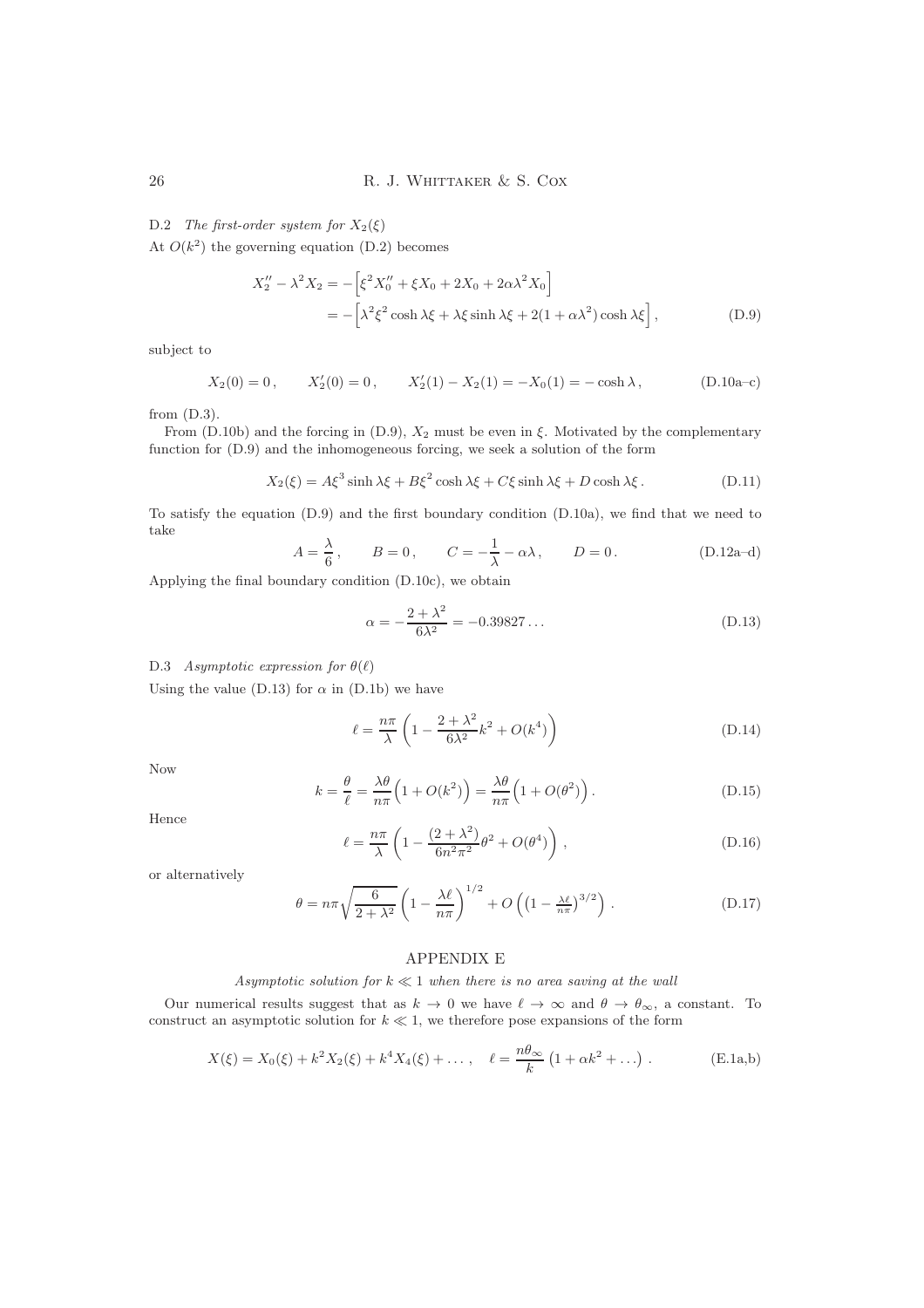We substitute these expressions in to the governing equation  $(2.23)$  and boundary conditions  $(2.24a,b)$  and  $(2.26a)$  and expand in powers of k. We obtain

$$
(1 + k^{2} \xi^{2}) \left( X_{0}'' + k^{2} X_{2}'' + k^{4} X_{4}'' + \ldots \right) + k^{2} \xi \left( X_{0}' + k^{2} X_{2}' + \ldots \right)
$$
  
+ 
$$
2k^{2} (1 - k^{2} \xi^{2} + \ldots) \left( X_{0} + k^{2} X_{2} + \ldots \right)
$$
  
- 
$$
\frac{k^{2} \pi^{2}}{\theta_{\infty}^{2}} (1 - 2 \alpha k^{2} + \ldots) \left( X_{0} + k^{2} X_{2} + \ldots \right) = 0, \qquad (E.2)
$$

together with

$$
X_0(0) + k^2 X_2(0) + \ldots = 1, \quad X'_0(0) + k^2 X'_2(0) + \ldots = 0, \quad X'_0(1) + k^2 X'_2(1) + \ldots = 0. \quad \text{(E.3a-c)}
$$

E.1 The leading-order system for  $X_0(\xi)$ 

At  $O(k^0)$ , the governing equation and boundary conditions (E.2)–(E.3) become

$$
X_0'' = 0, \t\t (E.4)
$$

subject to

$$
X_0(0) = 1
$$
,  $X'_0(0) = 0$ ,  $X'_0(1) = 0$ . (E.5a-c)

Despite there being too many boundary conditions, there is solution of (E.4) which satisfies all of (E.5), namely

$$
X_0(\xi) = 1.
$$
\n(E.6)

The ability to find a solution to this over-determined system validates the proposed form (E.1) of our asymptotic expansion.

E.2 The first-order system for  $X_2(\xi)$ 

At  $O(k^2)$  the governing equation and boundary conditions (E.2)–(E.3) become

$$
X_2'' = -\left[\xi^2 X_0'' + \xi X_0' + 2X_0 - \frac{\pi^2}{\theta_\infty^2} X_0\right] = \frac{\pi^2}{\theta_\infty^2} - 2\,,\tag{E.7}
$$

subject to

$$
X_2(0) = 0, \t X'_2(0) = 0, \t X'_2(1) = 0.
$$
 (E.8a-c)

By integrating (E.7) and applying (E.8), we see that the system has a solution if and only if  $\theta_{\infty}$ takes a specific value. We find

$$
\theta_{\infty} = \frac{\pi}{\sqrt{2}}, \qquad X_2(\xi) = 0.
$$
 (E.9a,b)

# E.3 The second-order system for  $X_4(\xi)$

At  $O(k^4)$  governing equation and boundary conditions (E.2)–(E.3) become

$$
X_4'' = -\left[\xi^2 X_2'' + \xi X_2' + 2X_2 - \frac{\pi^2}{\theta_{\infty}^2} X_2\right] - \left[-2\xi^2 X_0 + \frac{2\alpha \pi^2}{\theta_{\infty}^2} X_0\right]
$$
  
= 4\alpha - 2\xi^2, (E.10)

subject to

$$
X_4(0) = 0
$$
,  $X'_4(0) = 0$ ,  $X'_4(1) = 0$ . (E.11a-c)

By integrating (E.10) and applying (E.11), we see that the system has a solution if and only if  $\alpha$ takes a specific value. We find

$$
\alpha = \frac{1}{6}, \qquad X_4(\xi) = -\frac{\xi^2(2-\xi^2)}{6}.
$$
 (E.12a,b)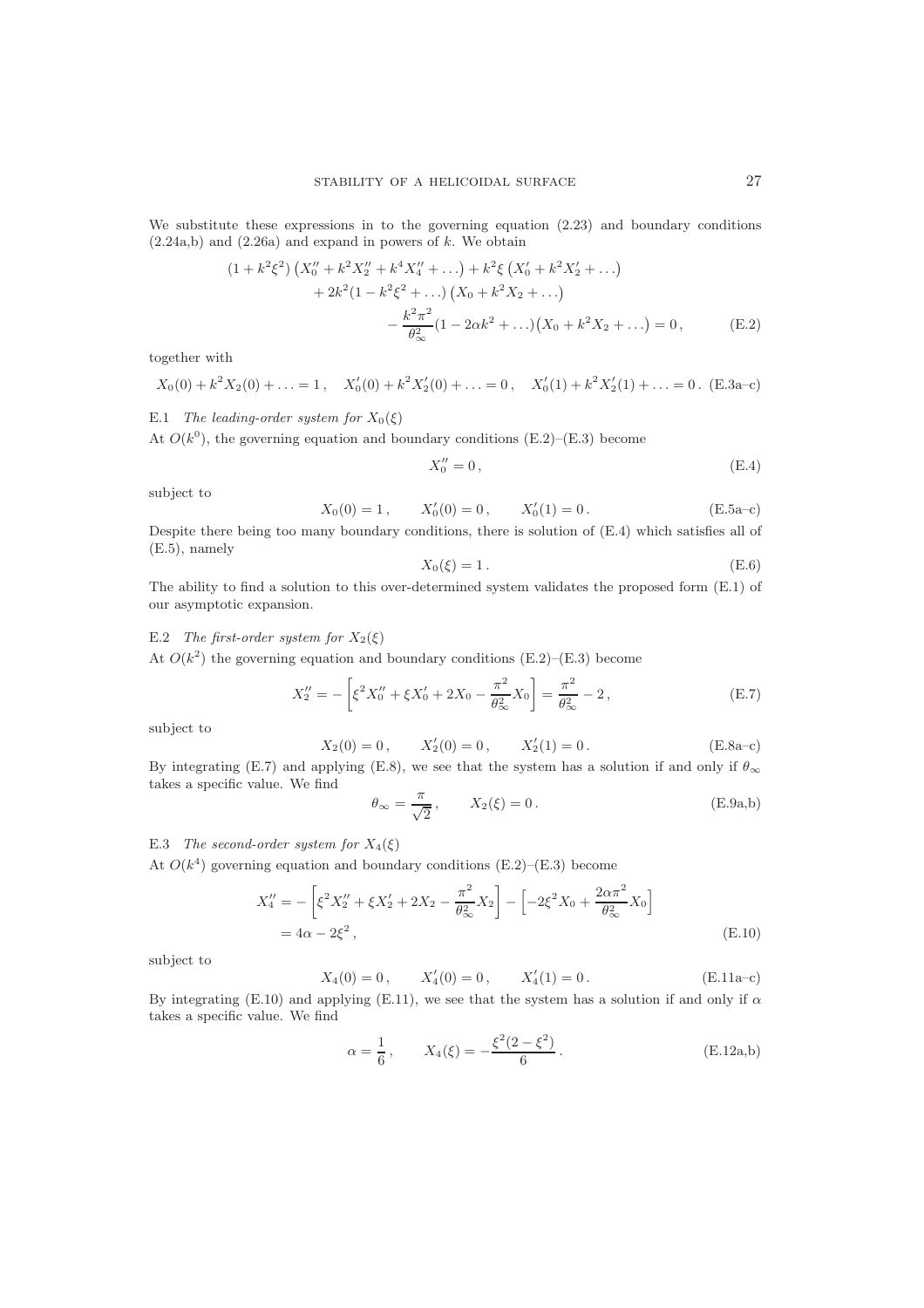### E.4 Asymptotic expression for  $\theta(\ell)$

Using the value (E.12a) for  $\alpha$  in (E.1b) we have

$$
\theta = k\ell = \frac{n\pi}{\sqrt{2}} \left( 1 + \frac{1}{6}k^2 + O(k^4) \right)
$$
 (E.13)

Now

$$
k = \frac{\theta}{\ell} = \frac{n\pi}{\sqrt{2}\ell} \left( 1 + O(k^2) \right) = \frac{n\pi}{\sqrt{2}\ell} \left( 1 + O(\ell^{-2}) \right). \tag{E.14}
$$

Finally, using  $(E.14)$  to eliminate k from  $(E.13)$ , we obtain

$$
\theta = \frac{n\pi}{\sqrt{2}} \left( 1 + \frac{n^2 \pi^2}{12 \ell^2} + O(\ell^{-4}) \right). \tag{E.15}
$$

# APPENDIX F

# Sums of singular-line displacements for multiple vanes

In this appendix, we derive the results quoted in (4.22) and (4.26) for the sums of  $h_n^{(j)}$ ,  $q_n^{(j)}$  and  $h_n^{(j)}$ <sup>2</sup> over multiple equally-spaced vanes. We evaluate the sums by expressing the trigonometric functions as the real  $(\Re)$  or imaginary  $(\Im)$  part of a complex exponential, and then summing the resulting geometric progression.

Inserting the Fourier series (4.13) and (4.14) into the expressions (4.3) and (4.4) for  $h^{(j)}$  and  $q^{(j)}$ and equating coefficients, we obtain

$$
q_n^{(j)} = q_n^{(0)} \cos \theta_j + h_n^{(0)} \sin \theta_j, \qquad (F.1)
$$

$$
h_n^{(j)} = -q_n^{(0)} \sin \theta_j + h_n^{(0)} \cos \theta_j \tag{F.2}
$$

where the angle of the jth vane is given by  $\theta_j = 2j\pi/N$ .

F.1 Sums of  $h_n^{(j)}$  and  $q_n^{(j)}$ 

For the evaluation of  $\sum_{j=0}^{N-1} h_n^{(j)}$  and  $\sum_{j=0}^{N-1} q_n^{(j)}$ , we need the following sums of trigonometric functions:

$$
\sum_{j=0}^{N-1} \cos \theta_j = \Re \left( \sum_{j=0}^{N-1} e^{2\pi i j/N} \right) = \Re \left( \frac{e^{2\pi i} - 1}{e^{2\pi i/N} - 1} \right) = 0,
$$
 (F.3)

$$
\sum_{j=0}^{N-1} \sin \theta_j = \Im \left( \sum_{j=0}^{N-1} e^{2\pi i j/N} \right) = \Im \left( \frac{e^{2\pi i} - 1}{e^{2\pi i/N} - 1} \right) = 0,
$$
 (F.4)

which hold for all integer values of  $N \geq 2$ . Summing (F.1) and (F.2) over j, and using (F.3) and (F.4), we obtain the two results quoted in (4.22).

# F.2 Sum of  $h_n^{(j)}$ <sup>2</sup>

For the evaluation of  $\sum_{j=0}^{N-1} h_n^{(j)}$ <sup>2</sup>, we need the following sums of trigonometric functions:

$$
\sum_{j=0}^{N-1} \cos^2 \theta_j , \qquad \sum_{j=0}^{N-1} \sin^2 \theta_j , \qquad \sum_{j=0}^{N-1} \sin \theta_j \cos \theta_j . \qquad (F.5a-c)
$$